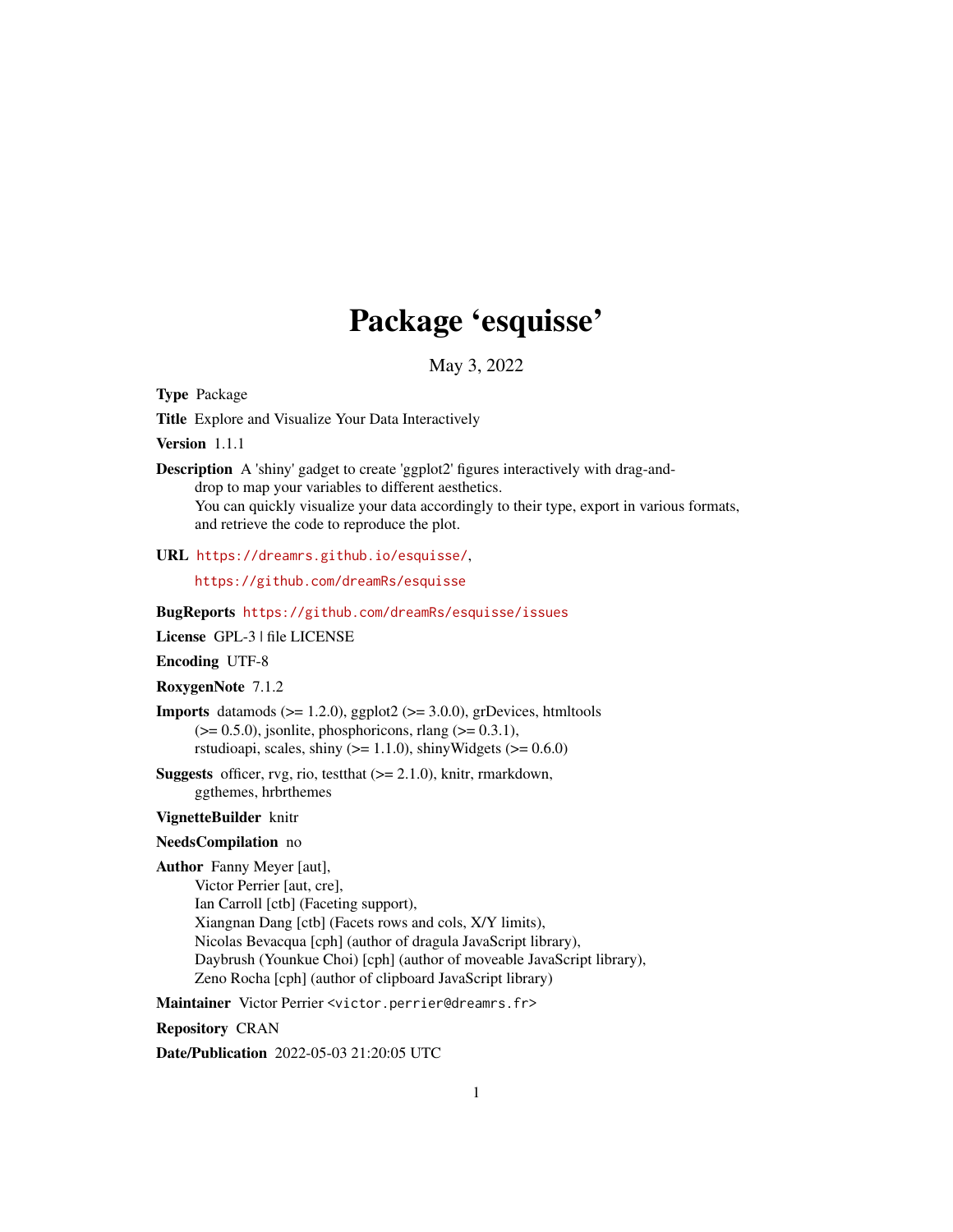## <span id="page-1-0"></span>R topics documented:

|  | $\overline{2}$ |
|--|----------------|
|  | 3              |
|  | 6              |
|  | 8              |
|  | 9              |
|  | 9              |
|  | -9             |
|  |                |
|  |                |
|  |                |
|  |                |
|  |                |
|  |                |
|  |                |
|  |                |
|  |                |
|  |                |
|  |                |
|  |                |
|  |                |
|  |                |
|  |                |
|  |                |
|  | 38             |
|  |                |
|  |                |

#### **Index** [41](#page-40-0)

build\_aes *Build aesthetics to use in a plot*

## Description

Build aesthetics to use in a plot

#### Usage

build\_aes(data, ..., .list = NULL, geom = NULL)

#### Arguments

| data      | Data to use in the plot.                                |
|-----------|---------------------------------------------------------|
| $\ddotsc$ | Named list of aesthetics.                               |
| .list     | Alternative to  to use a preexisting named list.        |
| geom      | Geom to use, according to the geom aesthetics may vary. |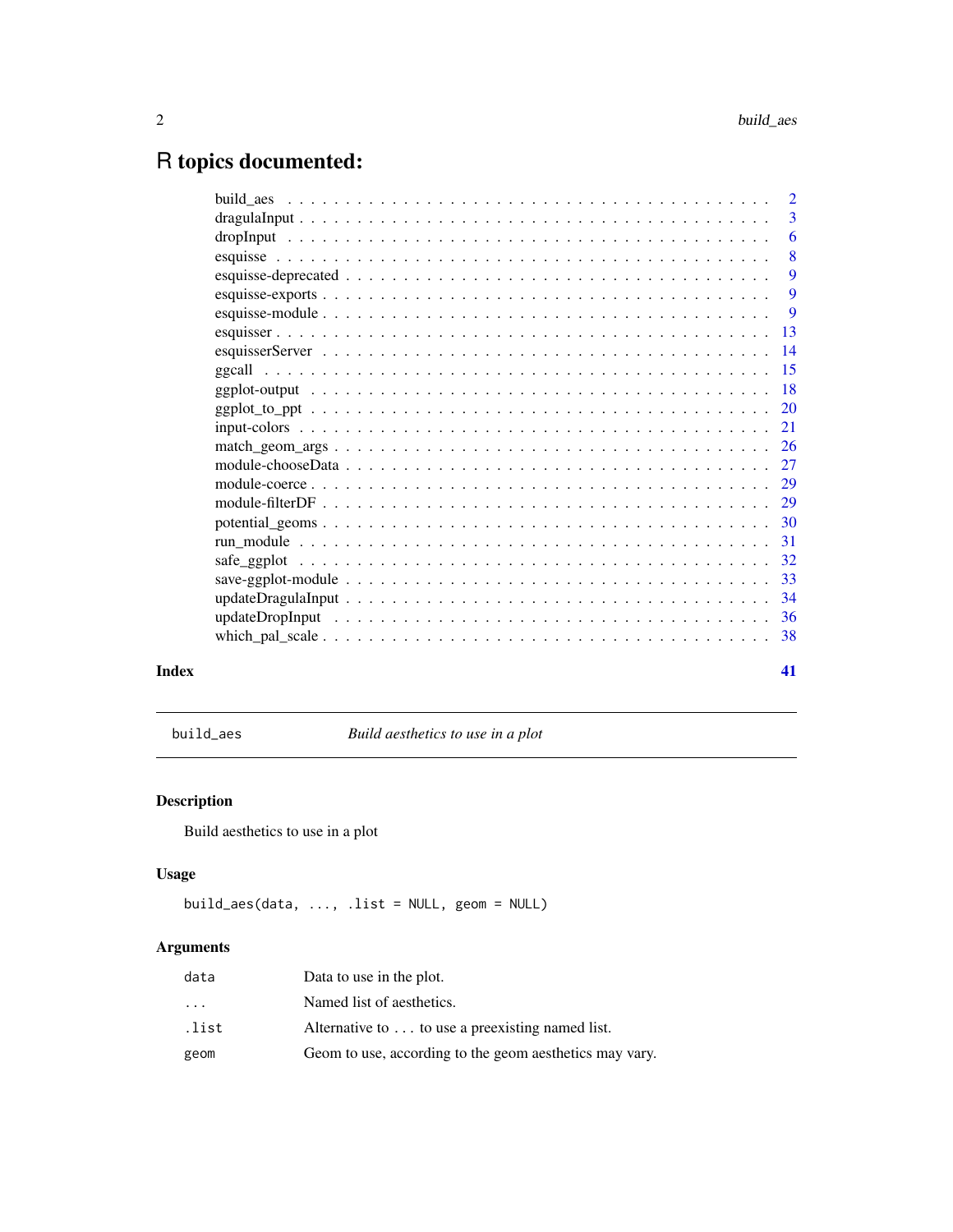#### <span id="page-2-0"></span>dragulaInput 3

#### Value

An expression

#### Examples

```
# Classic
build_aes(iris, x = "Sepal.Width")
build_aes(iris, x = "Sepal.Width", y = "Sepal.Width")
# Explicit geom : no change
build_aes(iris, x = "Species", geom = "bar")
# Little trick if data is count data
df <- data.frame(
 LET = c("A", "B"),
  VAL = c(4, 7)\mathcal{L}build_aes(df, x = "LET", y = "VAL", geom = "bar")
# e.g. :
library(ggplot2)
ggplot(df) +
  build_aes(df, x = "LET", y = "VAL", geom = "bar") +
  geom_bar()
```
<span id="page-2-1"></span>dragulaInput *Drag And Drop Input Widget*

#### Description

Drag And Drop Input Widget

```
dragulaInput(
  inputId,
  label = NULL,sourceLabel,
  targetsLabels,
  targetsIds = NULL,
  choices = NULL,
 choiceNames = NULL,
  choiceValues = NULL,
  selected = NULL,
  status = "primary",
  replace = FALSE,
  copySource = TRUE,
 badge = TRUE,
```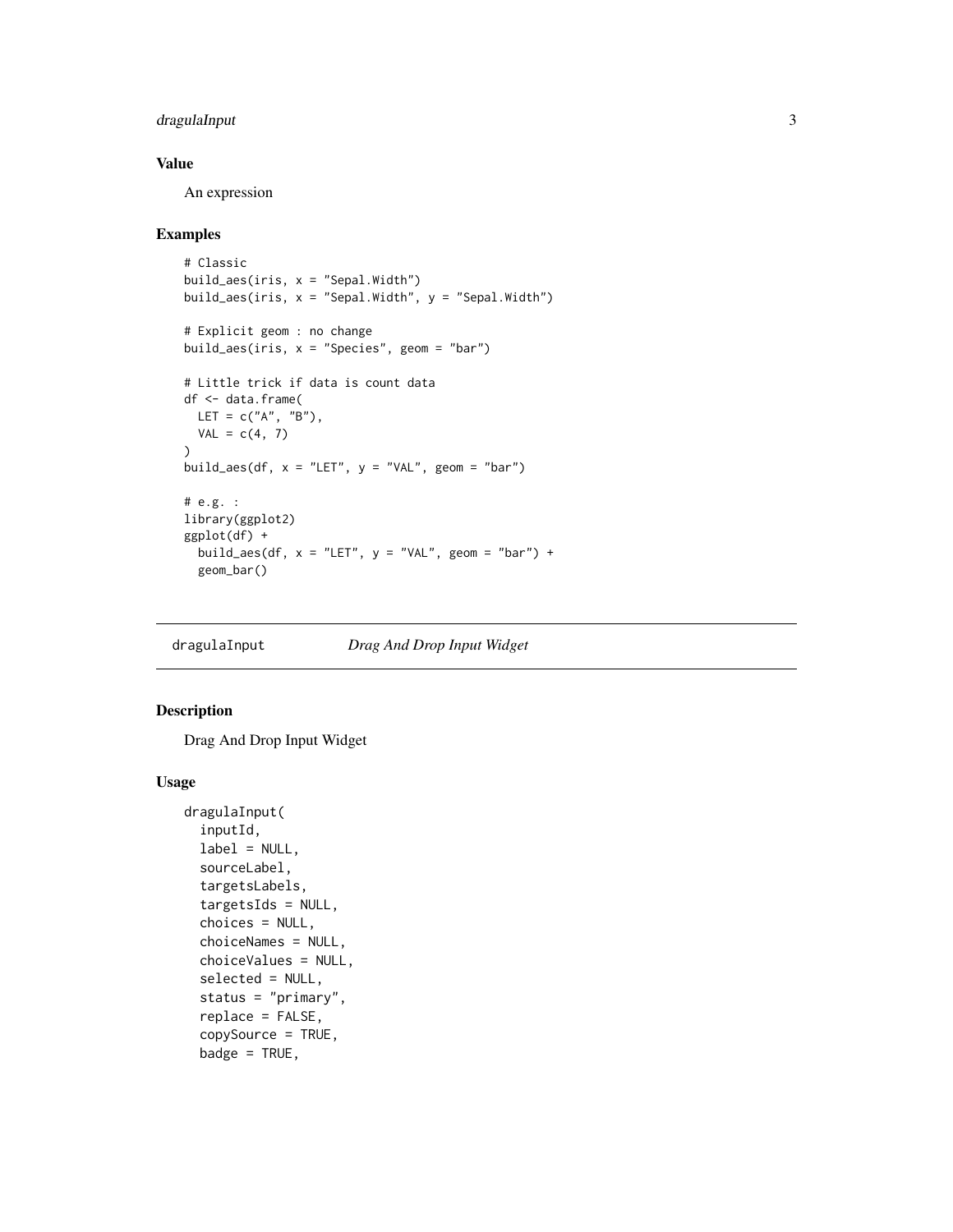```
ncolSource = "auto",
 ncolGrid = NULL,
  dragulaOpts = list(),
  boxStyle = NULL,
  width = NULL,
  height = "100px"
\mathcal{L}
```
## Arguments

| inputId                   | The input slot that will be used to access the value.                                                                                                                                                                                                                                                                                                                                                                                                                                                                                 |
|---------------------------|---------------------------------------------------------------------------------------------------------------------------------------------------------------------------------------------------------------------------------------------------------------------------------------------------------------------------------------------------------------------------------------------------------------------------------------------------------------------------------------------------------------------------------------|
| label                     | Display label for the control, or NULL for no label.                                                                                                                                                                                                                                                                                                                                                                                                                                                                                  |
| sourceLabel               | Label display in the source box                                                                                                                                                                                                                                                                                                                                                                                                                                                                                                       |
| targetsLabels             | Labels for each target element.                                                                                                                                                                                                                                                                                                                                                                                                                                                                                                       |
| targetsIds                | Ids for retrieving values server-side, if NULL, the default, targetsLabels are<br>used after removing all not-alphanumeric characters.                                                                                                                                                                                                                                                                                                                                                                                                |
| choices                   | List of values to select from (if elements of the list are named then that name<br>rather than the value is displayed to the user). If this argument is provided, then<br>choiceNames and choiceValues must not be provided, and vice-versa. The<br>values should be strings; other types (such as logicals and numbers) will be<br>coerced to strings.                                                                                                                                                                               |
| choiceNames, choiceValues |                                                                                                                                                                                                                                                                                                                                                                                                                                                                                                                                       |
|                           | List of names and values, respectively, that are displayed to the user in the app<br>and correspond to the each choice (for this reason, choiceNames and choiceValues<br>must have the same length). If either of these arguments is provided, then the<br>other must be provided and choices must not be provided. The advantage of<br>using both of these over a named list for choices is that choiceNames allows<br>any type of UI object to be passed through (tag objects, icons, HTML code, ),<br>instead of just simple text. |
| selected                  | Default selected values. Must be a list with targetsIds as names.                                                                                                                                                                                                                                                                                                                                                                                                                                                                     |
| status                    | If choices are displayed into a Bootstrap label, you can use Bootstrap status to<br>color them, or NULL.                                                                                                                                                                                                                                                                                                                                                                                                                              |
| replace                   | When a choice is dragged in a target container already containing a choice, does<br>the later be replaced by the new one?                                                                                                                                                                                                                                                                                                                                                                                                             |
| copySource                | When replace = TRUE, does elements in source must be copied or moved ?                                                                                                                                                                                                                                                                                                                                                                                                                                                                |
| badge                     | Displays choices inside a Bootstrap badge. Use FALSE if you want to pass cus-<br>tom appearance with choiceNames.                                                                                                                                                                                                                                                                                                                                                                                                                     |
| ncolSource                | Number of columns occupied by the source, default is "auto", meaning full<br>row.                                                                                                                                                                                                                                                                                                                                                                                                                                                     |
| ncolGrid                  | Number of columns used to place source and targets boxes, see examples.                                                                                                                                                                                                                                                                                                                                                                                                                                                               |
| dragulaOpts               | Options passed to dragula JavaScript library.                                                                                                                                                                                                                                                                                                                                                                                                                                                                                         |
| boxStyle                  | CSS style string to customize source and target container.                                                                                                                                                                                                                                                                                                                                                                                                                                                                            |
| width                     | Width of the input.                                                                                                                                                                                                                                                                                                                                                                                                                                                                                                                   |
| height                    | Height of each boxes, the total input height is this parameter $X$ 2.                                                                                                                                                                                                                                                                                                                                                                                                                                                                 |
|                           |                                                                                                                                                                                                                                                                                                                                                                                                                                                                                                                                       |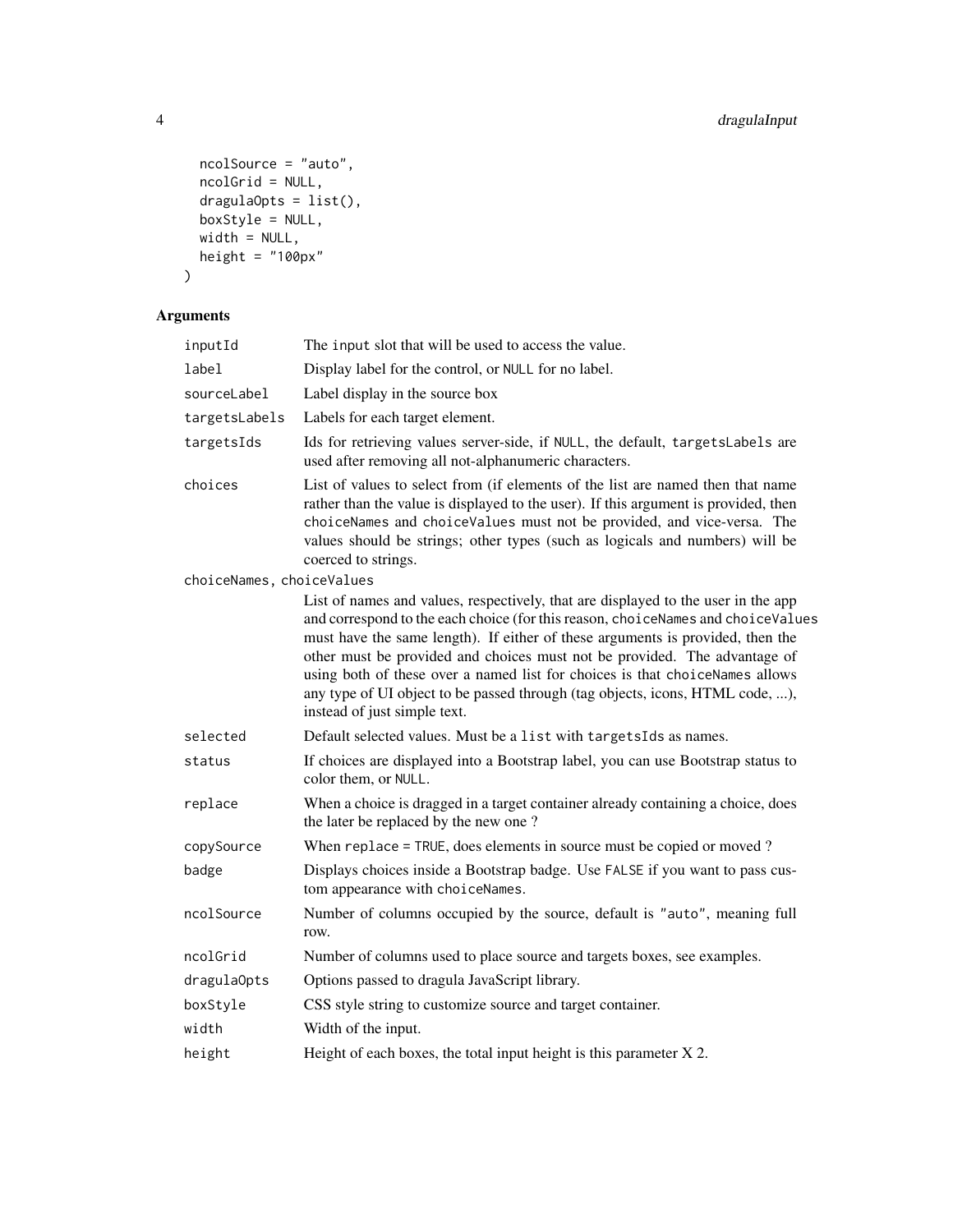#### <span id="page-4-0"></span>dragulaInput 5

#### Value

a UI definition

#### Note

The output server-side is a list with two slots: source and targets.

#### See Also

[updateDragulaInput\(\)](#page-33-1) to update choices server-side.

```
library(shiny)
library(esquisse)
ui <- fluidPage(
  tags$h2("Demo dragulaInput"),
  tags$br(),
  fluidRow(
   column(
      width = 6,
      dragulaInput(
       inputId = "dad1",
       label = "Default:",
       sourceLabel = "Source",
       targetsLabels = c("Target 1", "Target 2"),
       choices = month.abb,
       width = "100%"
      ),
      verbatimTextOutput(outputId = "result1"),
      tags$br(),
      dragulaInput(
       inputId = "dad3",label = "On same row:",
       sourceLabel = "Source",
       targetsLabels = c("Target 1", "Target 2"),
       choices = month.abb,
       width = "100%",
       ncolSource = 1,
       ncolGrid = 3
      ),
      verbatimTextOutput(outputId = "result3")
   ),
   column(
      width = 6,
     dragulaInput(
       inputId = "dad2",
```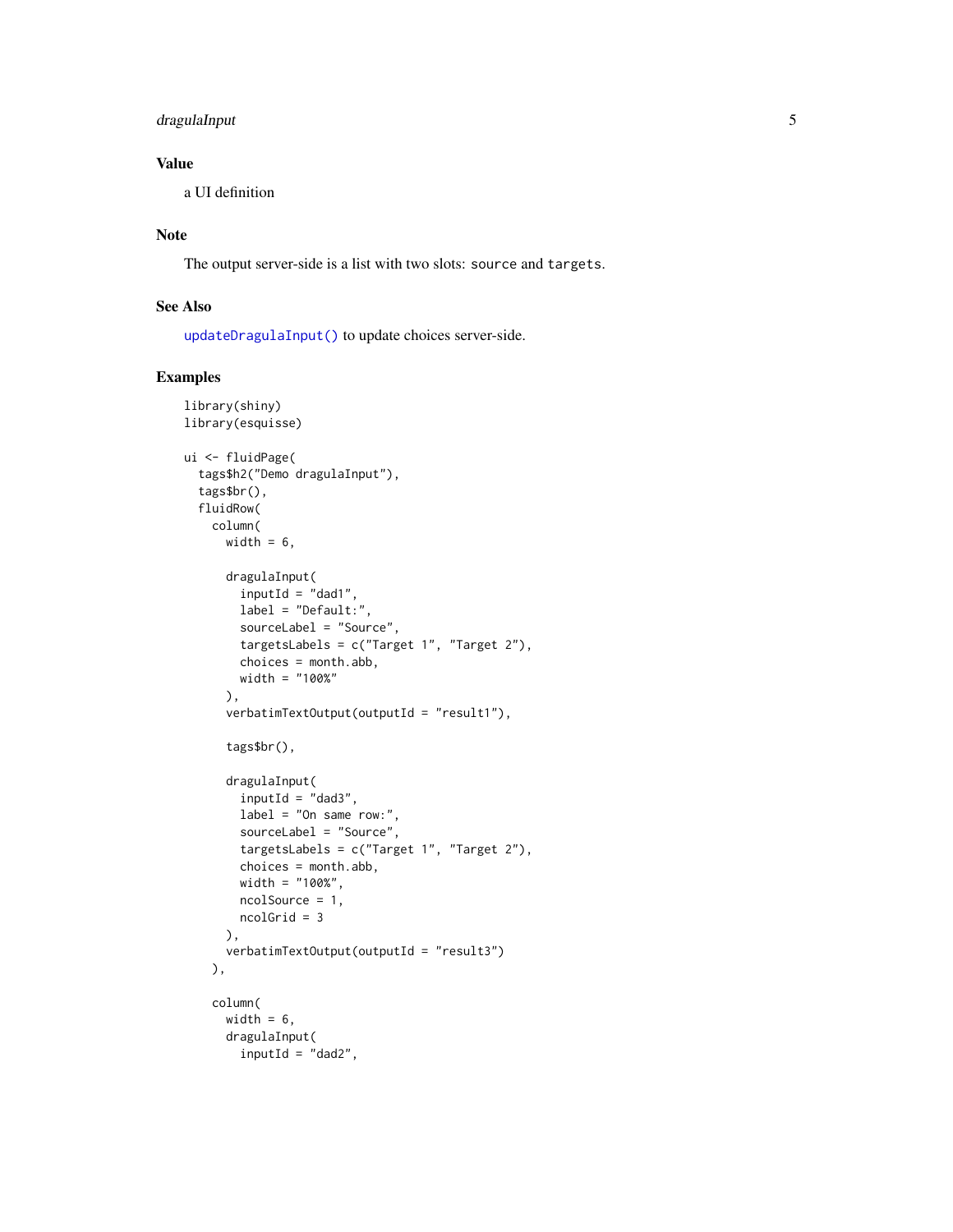```
label = "Two rows: "sourceLabel = "Source",
        targetsLabels = c("x", "y", "color", "fill", "size", "face", "fchoices = names(mtcars),
        width = "100%",
        ncolGrid = 3
      ),
      verbatimTextOutput(outputId = "result2"),
      tags$br(),
      dragulaInput(
        inputId = "dad4",label = "Two rows not filled:",
        sourceLabel = "Source",
       targetsLabels = c("x", "y", "color", "fill", "size"),choices = names(mtcars),
        width = "100%",
       ncolGrid = 3
     ),
      verbatimTextOutput(outputId = "result4")
   \lambda)
)
server <- function(input, output, session) {
  output$result1 <- renderPrint(str(input$dad1))
  output$result2 <- renderPrint(str(input$dad2))
  output$result3 <- renderPrint(str(input$dad3))
  output$result4 <- renderPrint(str(input$dad4))
}
if (interactive())
  shinyApp(ui = ui, server = server)
```
<span id="page-5-1"></span>dropInput *Dropdown Input*

#### Description

A dropdown menu for selecting a value.

<span id="page-5-0"></span>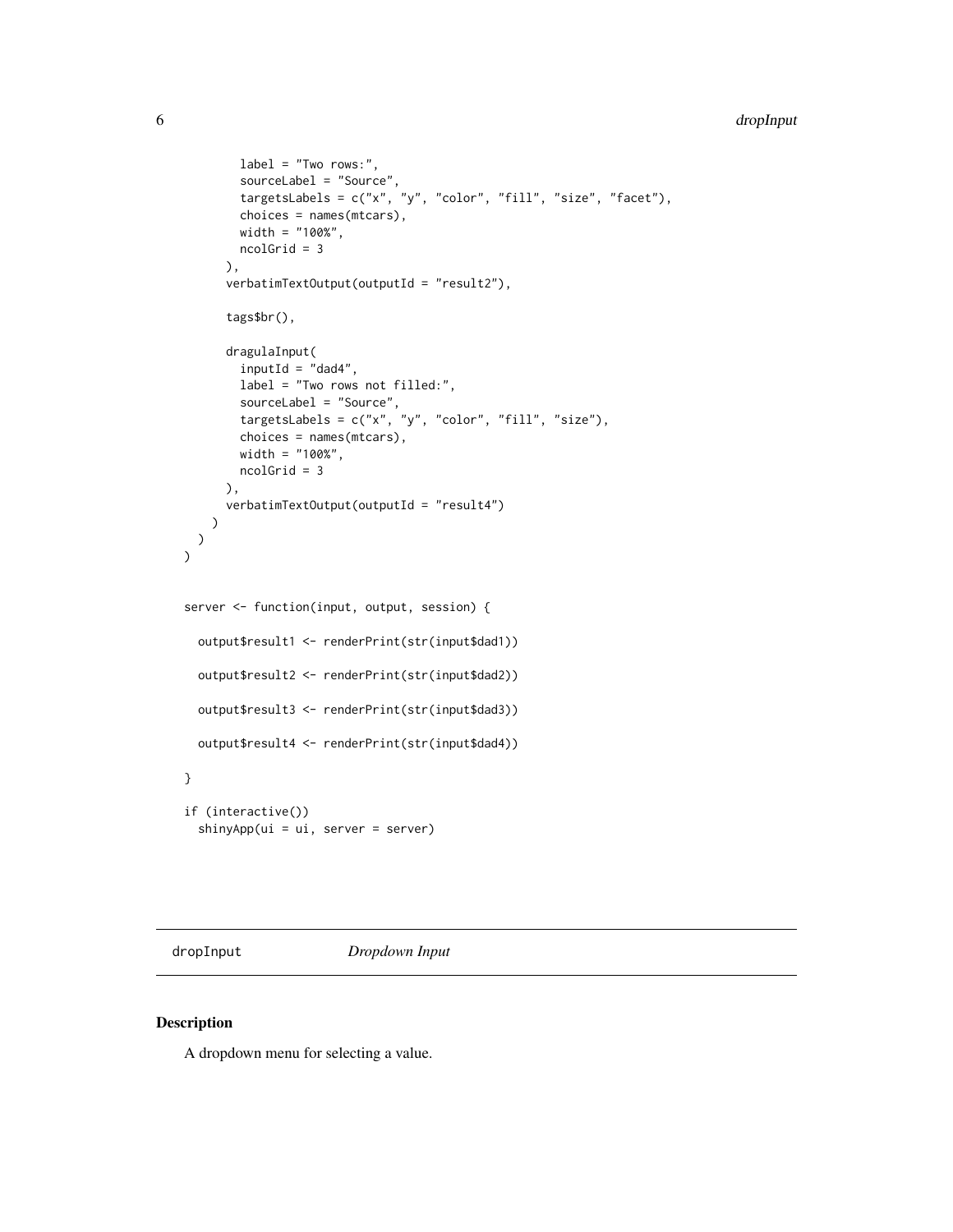#### <span id="page-6-0"></span>dropInput 7 and 2012 12:00 to 2012 12:00 to 2012 12:00 12:00 12:00 12:00 12:00 12:00 12:00 12:00 12:00 12:00 1

#### Usage

```
dropInput(
  inputId,
  choicesNames,
  choicesValues,
  selected = NULL,
  dropUp = FALSE,
  dropWidth = NULL,
  dropMaxHeight = NULL,
  dropPreScrollable = FALSE,
 btnClass = "btn-link",
 width = NULL
\mathcal{L}
```
#### Arguments

| inputId           | The input slot that will be used to access the value.                                                                           |  |
|-------------------|---------------------------------------------------------------------------------------------------------------------------------|--|
| choicesNames      | A taglist of HTML tags to show in the dropdown menu.                                                                            |  |
| choicesValues     | Vector corresponding to choices Names for retrieving values server-side.                                                        |  |
| selected          | The initial selected value, must be an element of choices Values, default to the<br>first item of choices Values.               |  |
| dropUp            | Open the menu above the button rather than below.                                                                               |  |
| dropWidth         | Width of the dropdown menu.                                                                                                     |  |
| dropMaxHeight     | Maximal height for the menu.                                                                                                    |  |
| dropPreScrollable |                                                                                                                                 |  |
|                   | Force scroll bar to appear in the menu.                                                                                         |  |
| btnClass          | Class for buttons in dropdown menu, default is "btn-link", you can use for<br>example "btn-default" to display regular buttons. |  |
| width             | The width of the input.                                                                                                         |  |

#### See Also

[updateDropInput](#page-35-1)

```
if (interactive()) {
```

```
library(shiny)
library(esquisse)
```

```
ui <- fluidPage(
 tags$h2("Drop Input"),
 dropInput(
    inputId = "mydrop",
    choicesNames = tagList(
     list(icon("home"), style = "width: 100px;"),
```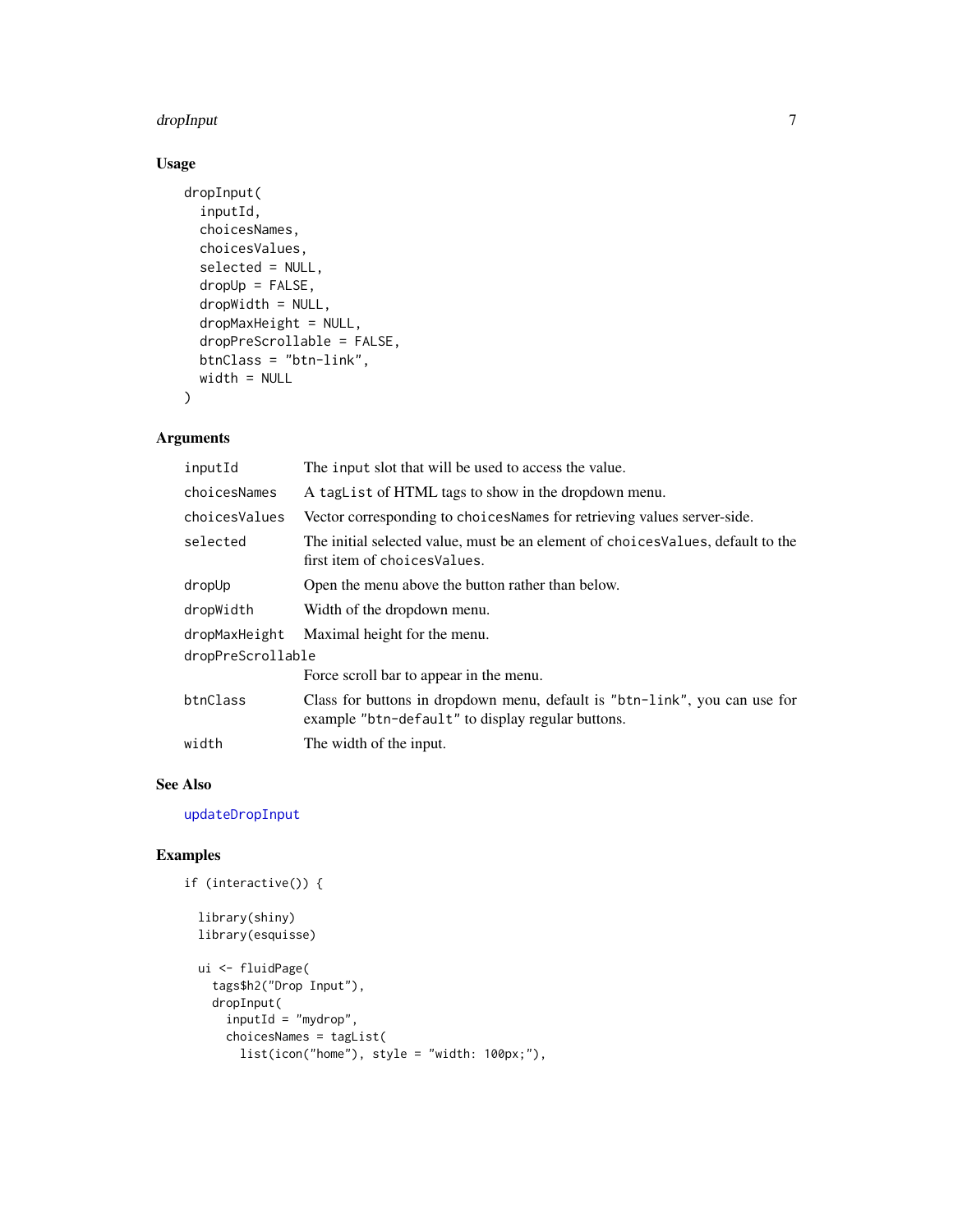```
list(icon("flash"), style = "width: 100px;"),
      list(icon("cogs"), style = "width: 100px;"),
      list(icon("fire"), style = "width: 100px;"),
      list(icon("users"), style = "width: 100px;"),
      list(icon("info"), style = "width: 100px;")
    ),
    choicesValues = c("home", "flash", "cogs",
                      "fire", "users", "info"),
    dropWidth = "220px"),
  verbatimTextOutput(outputId = "res")
\lambdaserver <- function(input, output, session) {
  output$res <- renderPrint({
    input$mydrop
  })
}
shinyApp(ui, server)
```
}

esquisse *Explore and Visualize Your Data Interactively*

#### Description

A 'shiny' gadget to create 'ggplot2' figures interactively with drag-and-drop to map your variables to different aesthetics. You can quickly visualize your data accordingly to their type, export in various formats, and retrieve the code to reproduce the plot.

#### Author(s)

Fanny Meyer & Victor Perrier (@dreamRs\_fr)

#### Examples

```
## Not run:
```
esquisser()

# launch esquisse with specific data: esquisser(mtcars)

## End(Not run)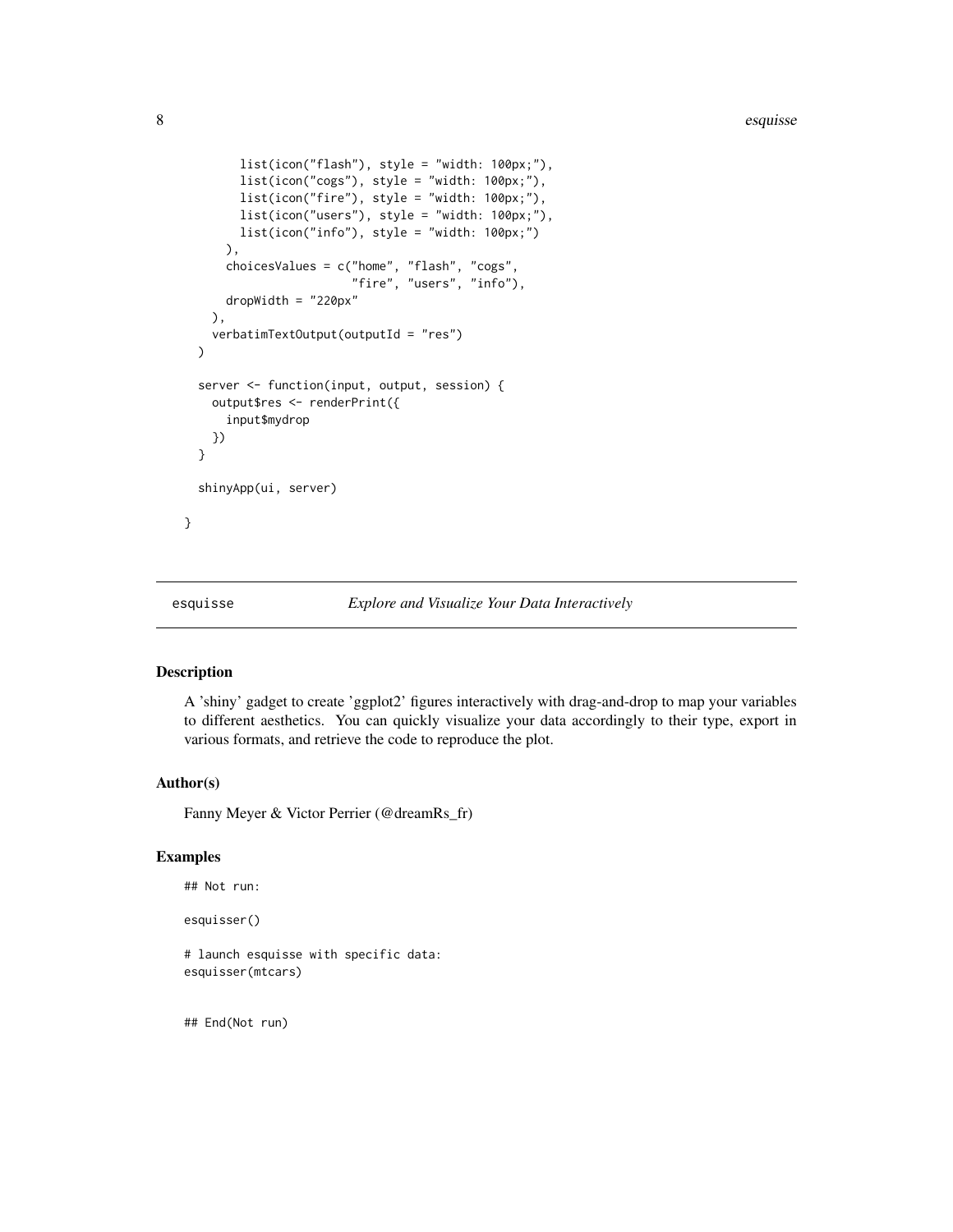<span id="page-8-0"></span>esquisse-deprecated *Deprecated functions*

#### Description

Deprecated functions

#### Note

The following functions are deprecated and will be removed in next release:

- esquisserUI / esquisserServer: replaced by esquisse\_ui / esquisse\_server
- filterDF\_UI / filterDF: moved to package [datamods](https://github.com/dreamRs/datamods)
- chooseDataUI / chooseDataServer: moved to package [datamods](https://github.com/dreamRs/datamods)
- coerceUI / coerceServer: moved to package [datamods](https://github.com/dreamRs/datamods)

esquisse-exports *esquisse exported operators and S3 methods*

#### Description

esquisse exported operators and S3 methods

<span id="page-8-1"></span>esquisse-module *Esquisse module*

#### Description

Use esquisse as a module in a Shiny application.

```
esquisse_ui(
  id,
  header = TRUE,
  container = esquisseContainer(),
  controls = c("labs", "parameters", "appearance", "filters", "code"),
  insert_code = FALSE
)
esquisse_server(
  id,
  data_rv = NULL,
```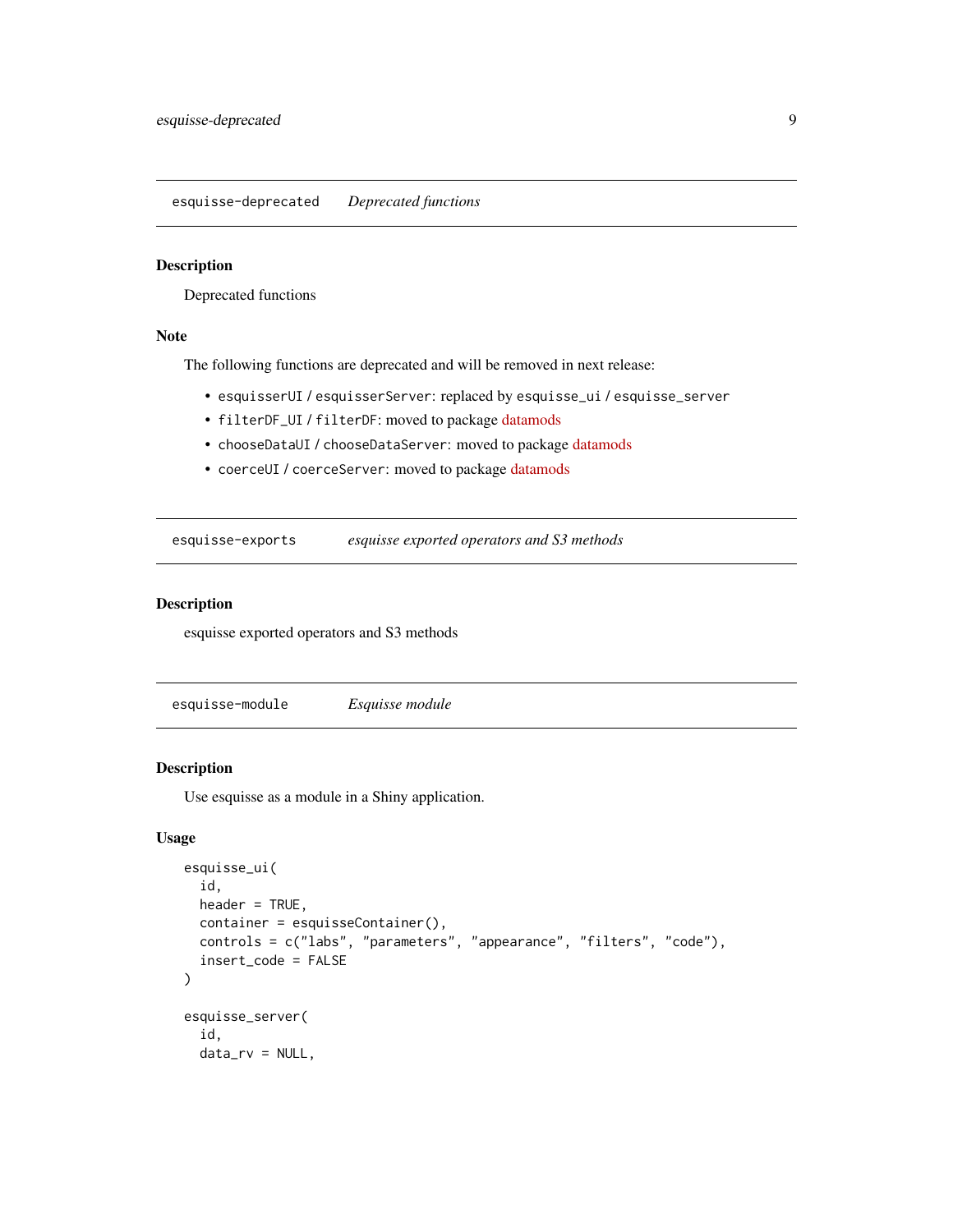```
default_aes = c("fill", "color", "size", "group", "facet"),
 import_from = c("env", "file", "copypaste", "googlesheets")
\lambda
```

```
esquisseContainer(width = "100%", height = "700px", fixed = FALSE)
```
#### Arguments

| id            | Module ID.                                                                                                                                                                                                                         |
|---------------|------------------------------------------------------------------------------------------------------------------------------------------------------------------------------------------------------------------------------------|
| header        | Logical. Display or not esquisse header.                                                                                                                                                                                           |
| container     | Container in which display the addin, default is to use esquisse Container, see<br>examples. Use NULL for no container (behavior in versions $\leq 0.2.1$ ). Must be a<br>function.                                                |
| controls      | Controls menu to be displayed. Use NULL to hide all menus.                                                                                                                                                                         |
| insert_code   | Logical, Display or not a button to insert the ggplot code in the current user<br>script (work only in RStudio).                                                                                                                   |
| data_rv       | A reactiveValues with at least a slot data containing a data. frame to use in<br>the module. And a slot name corresponding to the name of the data. frame.                                                                         |
| default_aes   | Default aesthetics to be used, can be a character vector or reactive function<br>returning one.                                                                                                                                    |
| import_from   | From where to import data, argument passed to datamods::import_ui.                                                                                                                                                                 |
| width, height | The width and height of the container, e.g. "400px", or "100%"; see validateCssUnit.                                                                                                                                               |
| fixed         | Use a fixed container, e.g. to use use esquisse full page. If TRUE, width and<br>height are ignored. Default to FALSE. It's possible to use a vector of CSS unit of<br>length 4 to specify the margins (top, right, bottom, left). |

#### Value

A reactiveValues with 3 slots :

- code\_plot : code to generate plot.
- code\_filters : a list of length two with code to reproduce filters.
- data : data.frame used in plot (with filters applied).

```
### Part of a Shiny app ###
library(shiny)
library(esquisse)
ui <- fluidPage(
  tags$h1("Use esquisse as a Shiny module"),
  radioButtons(
   inputId = "data",
```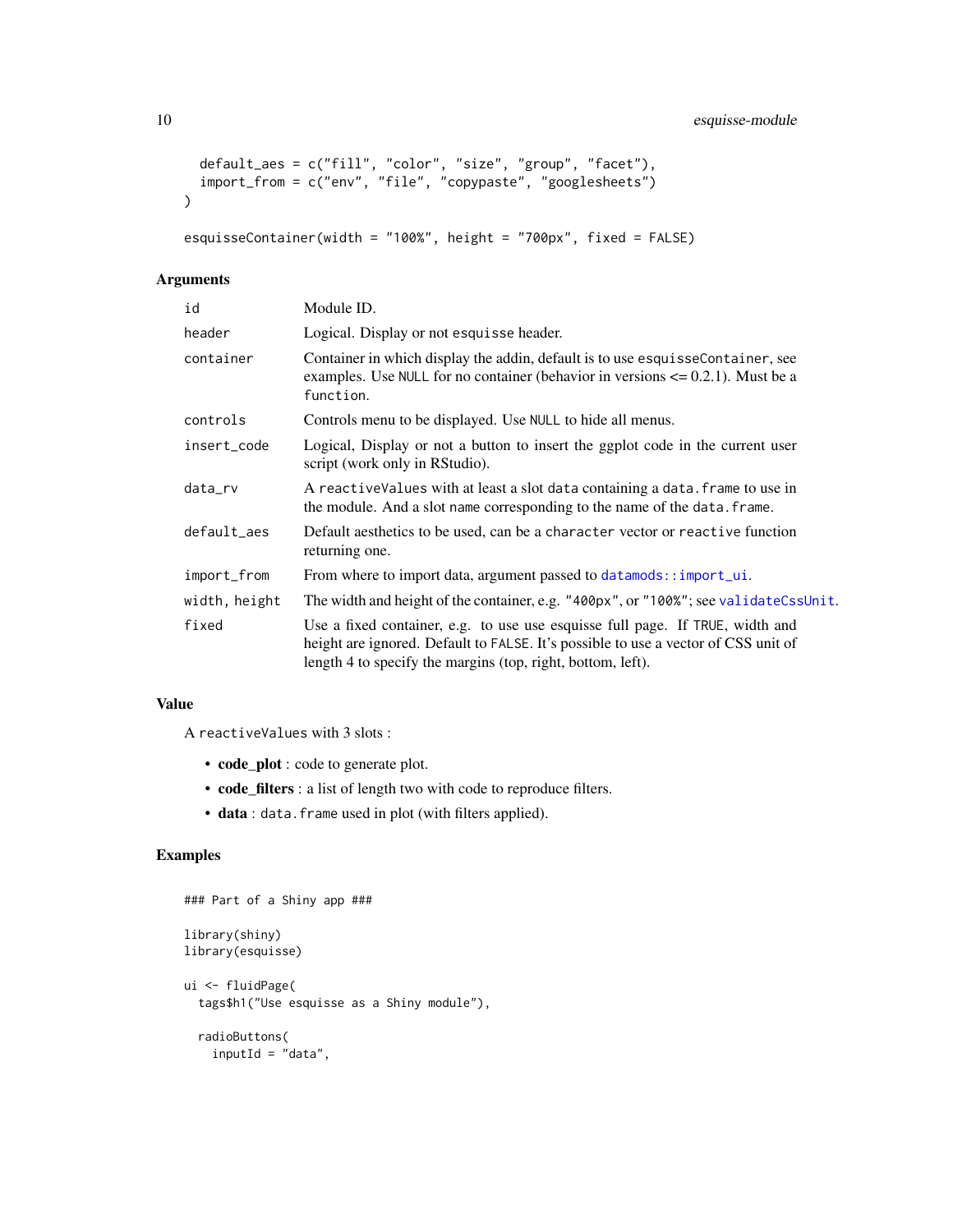```
label = "Data to use:",
    choices = c("iris", "mtcars"),
   inline = TRUE
  ),
  checkboxGroupInput(
   inputId = "aes",label = "Aesthetics to use:",
   choices = c("fill", "color", "size", "shape",
      "weight", "group", "facet", "facet_row", "facet_col"
   ),
   selected = c("fill", "color", "size", "facet"),
   inline = TRUE
  ),
  esquisse_ui(
   id = "esquisse",
   header = FALSE, # dont display gadget title
   container = esquisseContainer(height = "700px")
  )
)
server <- function(input, output, session) {
  data_rv <- reactiveValues(data = iris, name = "iris")
  observeEvent(input$data, {
   if (input$data == "iris") {
      data_rv$data <- iris
      data_rv$name <- "iris"
   } else {
     data_rv$data <- mtcars
      data_rv$name <- "mtcars"
   }
  })
  esquisse_server(
   id = "esquisse",
   data_rv = data_rv,
    default_aes = reactive(input$aes)
  \lambda}
if (interactive())
  shinyApp(ui, server)
### Whole Shiny app ###
library(shiny)
library(esquisse)
```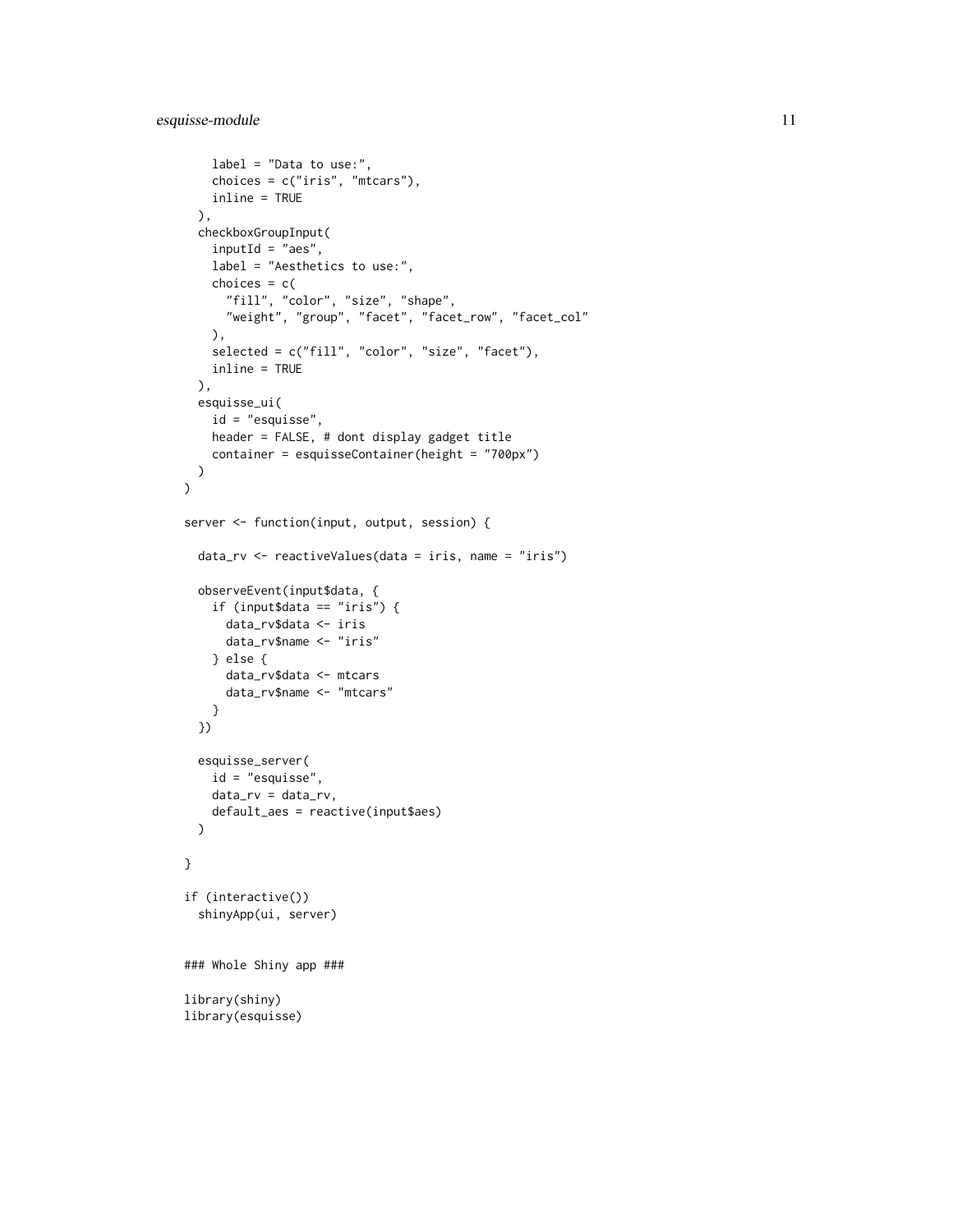```
# Load some datasets in app environment
my_data <- data.frame(
 var1 = rnorm(100),
 var2 = sample(letters[1:5], 100, TRUE)
)
ui <- fluidPage(
  esquisse_ui(
    id = "esquisse",
    container = esquisseContainer(fixed = TRUE)
  )
\mathcal{L}server <- function(input, output, session) {
  esquisse_server(id = "esquisse")
}
if (interactive())
  shinyApp(ui, server)
## You can also use a vector of margins for the fixed argument,
# useful if you have a navbar for example
library(shiny)
library(esquisse)
library(datamods)
ui <- navbarPage(
  title = "My navbar app",
  tabPanel(
    title = "esquisse",
    esquisse_ui(
      id = "esquisse",
      header = FALSE,
      container = esquisseContainer(
        fixed = c(55, 0, 0, 0))
    )
 )
\lambdaserver <- function(input, output, session) {
  # lauch import data modal
  import_modal(
    id = "import-data",
    from = c("env", "file", "copypaste"),
    title = "Import data"
```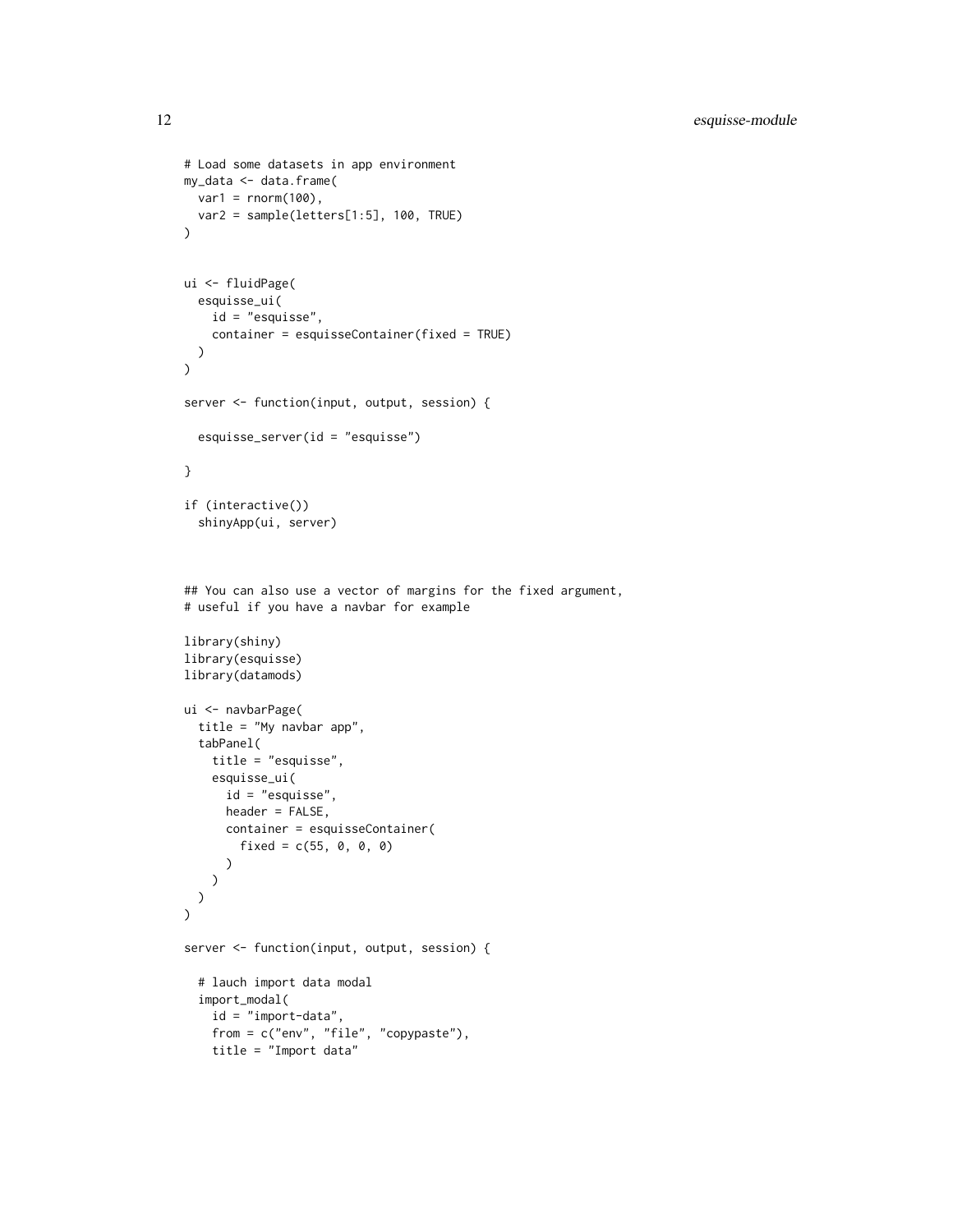<span id="page-12-0"></span>esquisser and the set of the set of the set of the set of the set of the set of the set of the set of the set of the set of the set of the set of the set of the set of the set of the set of the set of the set of the set of

```
)
 data_imported_r <- datamods::import_server("import-data")
 data_rv <- reactiveValues(data = data.frame())
 observeEvent(data_imported_r$data(), {
   data_rv$data <- data_imported_r$data()
   data_rv$name <- data_imported_r$name()
 })
 esquisse_server(id = "esquisse", data_rv = data_rv)
}
if (interactive())
 shinyApp(ui, server)
```
esquisser *An add-in to easily create plots with ggplot2*

#### Description

Select data to be used and map variables to aesthetics to produce a chart, customize common elements and get code to reproduce the chart.

#### Usage

```
esquisser(
 data = NULL,
 controls = c("labs", "parameters", "appearance", "filters", "code"),
 viewer = getOption(x = "esquisse.viewer", default = "dialog")
)
```
#### Arguments

| data     | a data, frame, you can pass a data, frame explicitly to the function, otherwise<br>you'll have to choose one in global environment. |
|----------|-------------------------------------------------------------------------------------------------------------------------------------|
| controls | Controls menu to be displayed. Use NULL to hide all menus.                                                                          |
| viewer   | Where to display the gadget: "dialog", "pane" or "browser" (see viewer).                                                            |

#### Value

NULL. You can view code used to produce the chart, copy it or insert it in current script.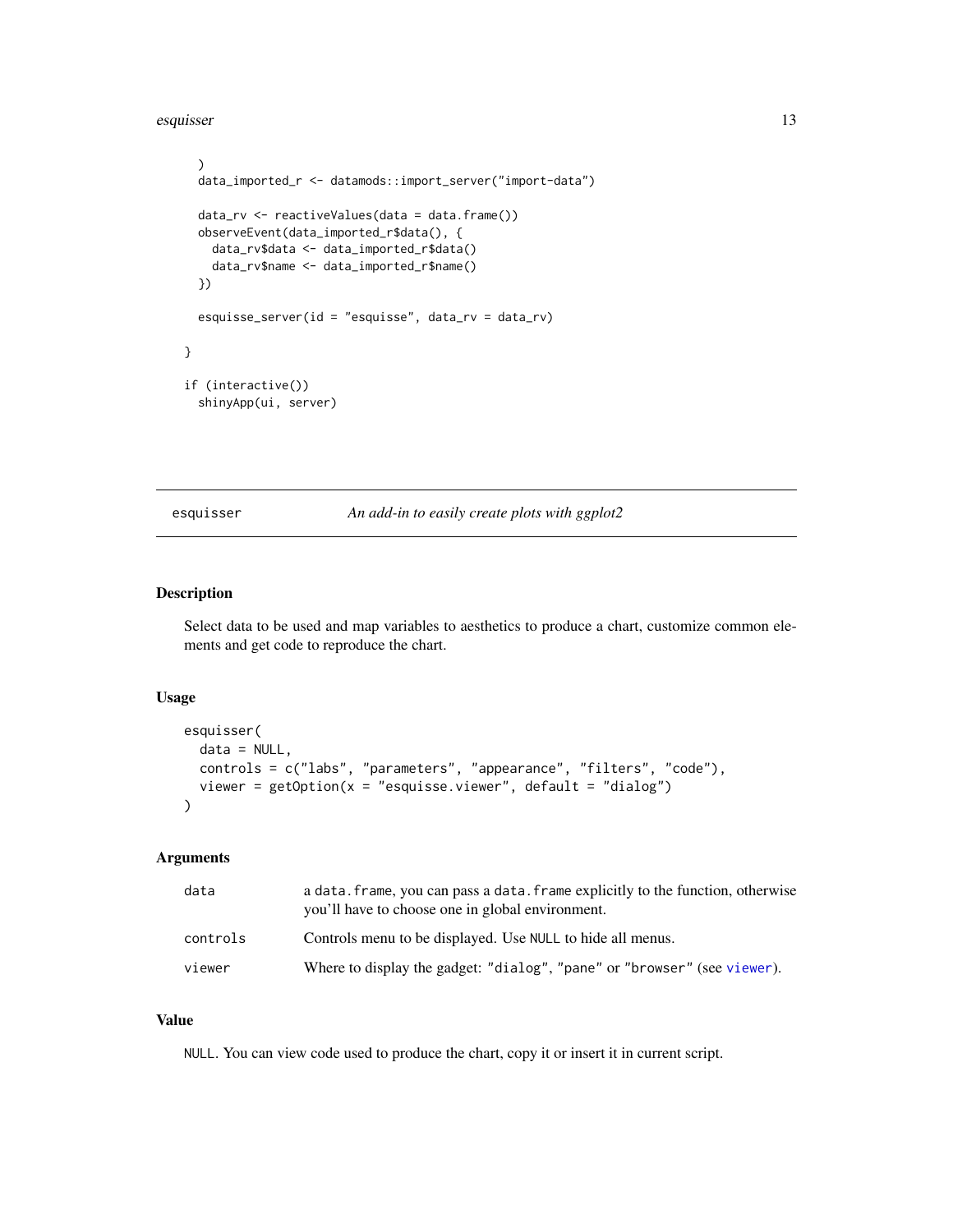#### Examples

```
if (interactive()) {
# Launch with :
esquisser(iris)
# If in RStudio it will be launched by default in dialog window
# If not, it will be launched in browser
# Launch esquisse in browser :
esquisser(iris, viewer = "browser")
# You can set this option in .Rprofile :
options("esquisse.viewer" = "viewer")
# or
options("esquisse.viewer" = "browser")
# esquisse use shiny::runApp
# see ?shiny::runApp to see options
# available, example to use custom port:
options("shiny.port" = 8080)
esquisser(iris, viewer = "browser")
}
```
esquisserServer *Esquisse Shiny module*

#### **Description**

DEPRECATED, see [esquisse-module](#page-8-1).

```
esquisserServer(
  input,
 output,
 session,
 data = NULL,dataModule = c("GlobalEnv", "ImportFile"),
  sizeDataModule = "m"
)
esquisserUI(
  id,
 header = TRUE,
 container = esquisseContainer(),
  choose_data = TRUE,
  insert_code = FALSE,
```
<span id="page-13-0"></span>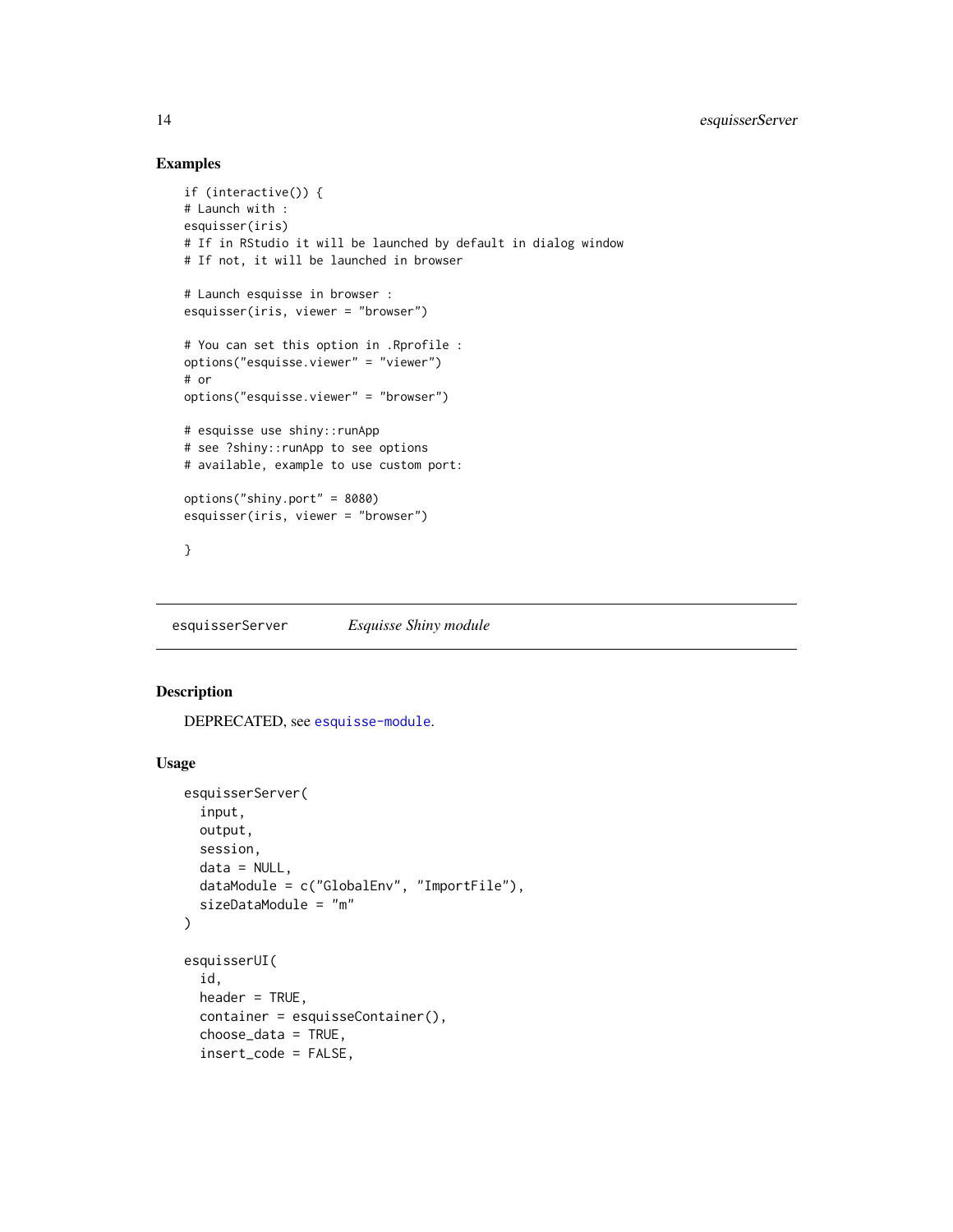#### <span id="page-14-0"></span>ggcall and the set of the set of the set of the set of the set of the set of the set of the set of the set of the set of the set of the set of the set of the set of the set of the set of the set of the set of the set of th

```
disable_filters = FALSE
)
```
#### Arguments

input, output, session

|                 | Standards shiny server arguments.                                                                                                                                                   |  |
|-----------------|-------------------------------------------------------------------------------------------------------------------------------------------------------------------------------------|--|
| data            | A reactive Values with at least a slot data containing a data. frame to use in<br>the module. And a slot name corresponding to the name of the data. frame.                         |  |
| dataModule      | Data module to use, choose between "GlobalEnv" or "ImportFile".                                                                                                                     |  |
|                 | sizeDataModule Size for the modal window for selecting data.                                                                                                                        |  |
| id              | Module's id.                                                                                                                                                                        |  |
| header          | Logical. Display or not esquisse header.                                                                                                                                            |  |
| container       | Container in which display the addin, default is to use esquisse Container, see<br>examples. Use NULL for no container (behavior in versions $\leq 0.2.1$ ). Must be a<br>function. |  |
| choose_data     | Logical. Display or not the button to choose data.                                                                                                                                  |  |
| insert_code     | Logical, Display or not a button to insert the ggplot code in the current user<br>script (work only in RStudio).                                                                    |  |
| disable_filters |                                                                                                                                                                                     |  |
|                 | Logical. Disable the menu allowing to filter data used.                                                                                                                             |  |

#### Value

A reactiveValues with 3 slots :

- code\_plot : code to generate plot.
- code\_filters : a list of length two with code to reproduce filters.
- data : data.frame used in plot (with filters applied).

#### Note

For the module to display correctly, it is necessary to place it in a container with a fixed height. Since version  $> = 0.2.2$ , the container is added by default.

ggcall *Generate code to create a* ggplot2

#### Description

Generate code to create a ggplot2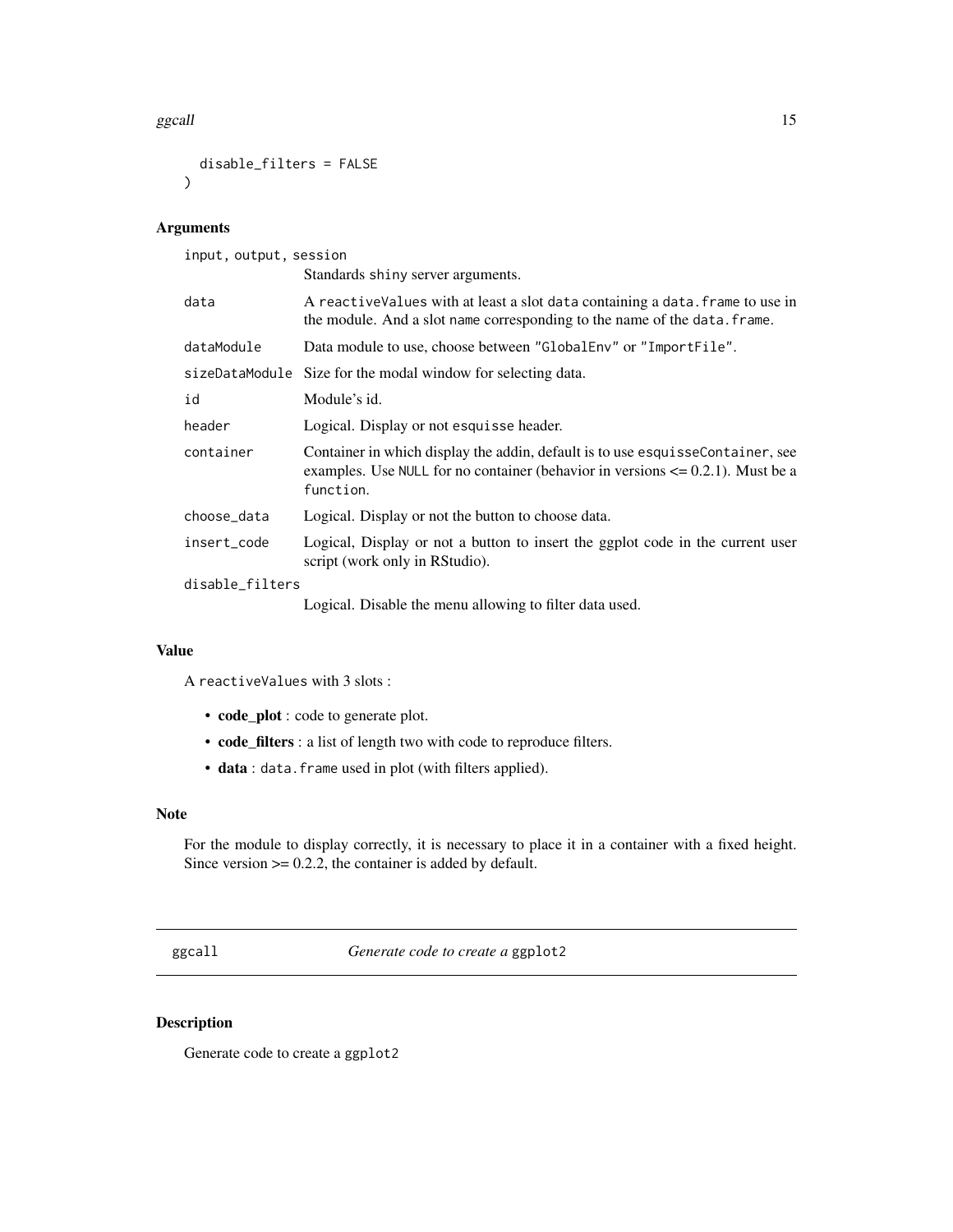16 ggcall and the state of the state of the state of the state of the state of the state of the state of the state of the state of the state of the state of the state of the state of the state of the state of the state of

#### Usage

```
ggcall(
 data = NULL,
 mapping = NULL,
 geom = NULL,
 geom_{args} = list(),
  scales = NULL,
  scales_args = list(),
  coord = NULL,
  \text{labs} = \text{list}(),
  theme = NULL,
  thene_{args} = list(),
  facet = NULL,facet_row = NULL,
  facet_col = NULL,
  factor_{args} = list(),
 xlim = NULL,
 ylim = NULL
)
```
#### Arguments

| data        | Character. Name of the data. frame.                                                                        |
|-------------|------------------------------------------------------------------------------------------------------------|
| mapping     | List. Named list of aesthetics.                                                                            |
| geom        | Character. Name of the geom to use (with or without "geom_").                                              |
| geom_args   | List. Arguments to use in the geom.                                                                        |
| scales      | Character vector. Scale(s) to use (with or without "scale_").                                              |
| scales_args | List. Arguments to use in scale(s), if scales is length $> 1$ , must be a named list<br>with scales names. |
| coord       | Character. Coordinates to use (with or without "coord_").                                                  |
| labs        | List. Named list of labels to use for title, subtitle, $x \& y$ axis, legends.                             |
| theme       | Character. Name of the theme to use (with or without "theme_").                                            |
| theme_args  | Named list. Arguments for theme.                                                                           |
| facet       | Character vector. Names of variables to use in facet_wrap.                                                 |
| facet_row   | Character vector. Names of row variables to use in facet_grid.                                             |
| facet_col   | Character vector. Names of col variables to use in facet_grid.                                             |
| facet_args  | Named list. Arguments for facet_wrap.                                                                      |
| xlim        | A vector of length 2 representing limits on x-axis.                                                        |
| ylim        | A vector of length 2 representing limits on y-axis.                                                        |
|             |                                                                                                            |

#### Value

a call that can be evaluated with eval.

<span id="page-15-0"></span>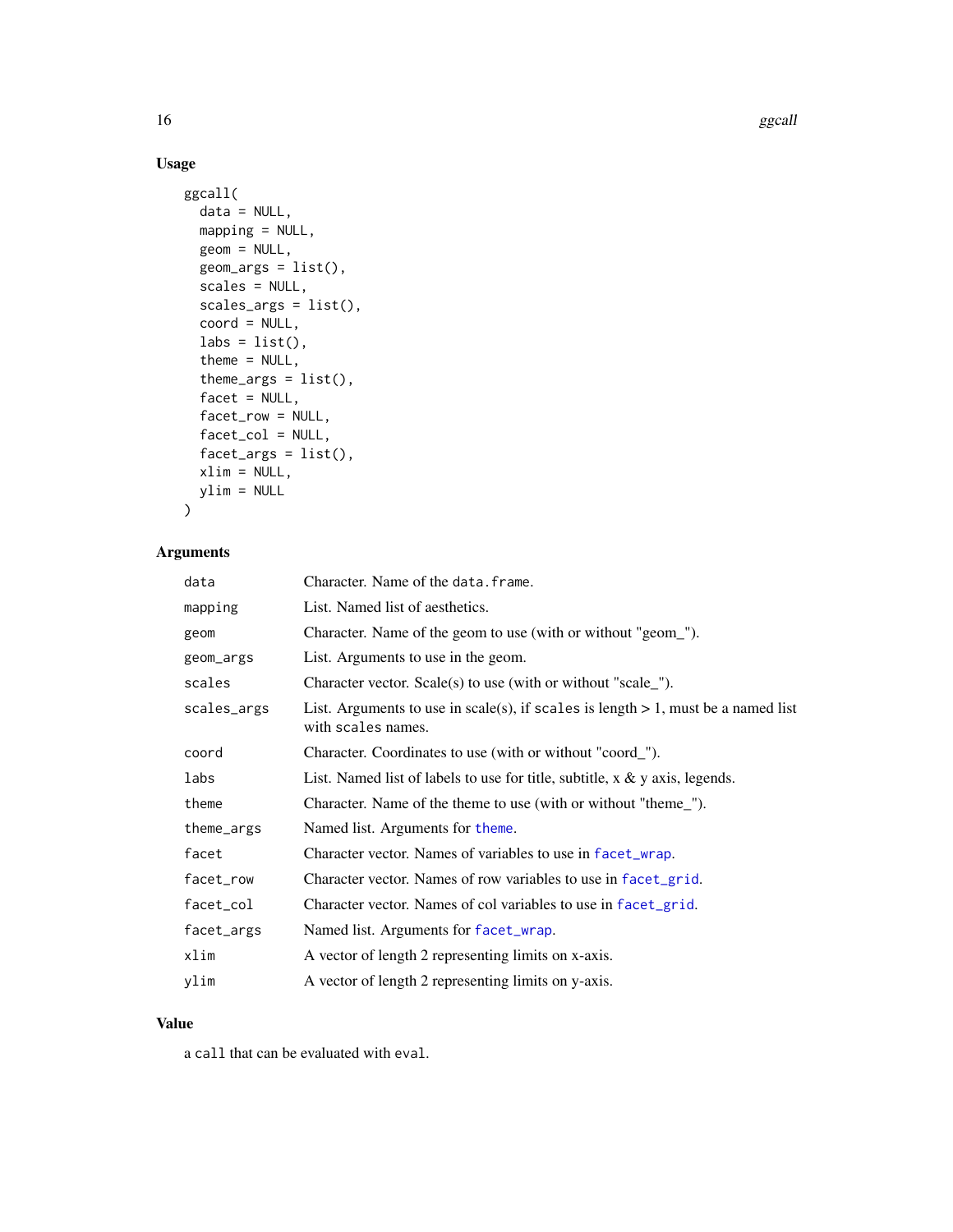#### ggcall and the set of the set of the set of the set of the set of the set of the set of the set of the set of the set of the set of the set of the set of the set of the set of the set of the set of the set of the set of th

```
# Default:
ggcall()
# With data and aes
ggcall("mtcars", list(x = "mpg", y = "wt"))# Evaluate the call
library(ggplot2)
eval(ggcall("mtcars", list(x = "mpg", y = "wt")))
# With a geom:
ggcall(
 data = "mtcars",
 mapping = list(x = "mpg", y = "wt"),
  geom = "point"
\lambda# With options
ggcall(
 data = "mtcars",
 mapping = list(x = "hp", y = "cyl", fill = "color"),geom = "bar",
 coord = "flip",
 \text{labels} = \text{list}(\text{title} = \text{"My title"}),theme = "minimal",
  facet = c("gear", "carb"),theme_args = list(legend.position = "bottom")
\lambda# Theme
ggcall(
  "mtcars", list(x = "mpg", y = "wt"),
  theme = "theme_minimal",
 theme_args = list(
    panel.ontop = TRUE,
    legend.title = rlang::expr(element_text(face = "bold"))
  )
\lambda# Theme from other package than ggplot2
ggcall(
  "mtcars", list(x = "mpg", y = "wt"),
  theme = "ggthemes::theme_economist"
\lambda# One scale
ggcall(
  data = "mtcars",
 mapping = list(x = "mpg", y = "wt", color = "qsec"),
```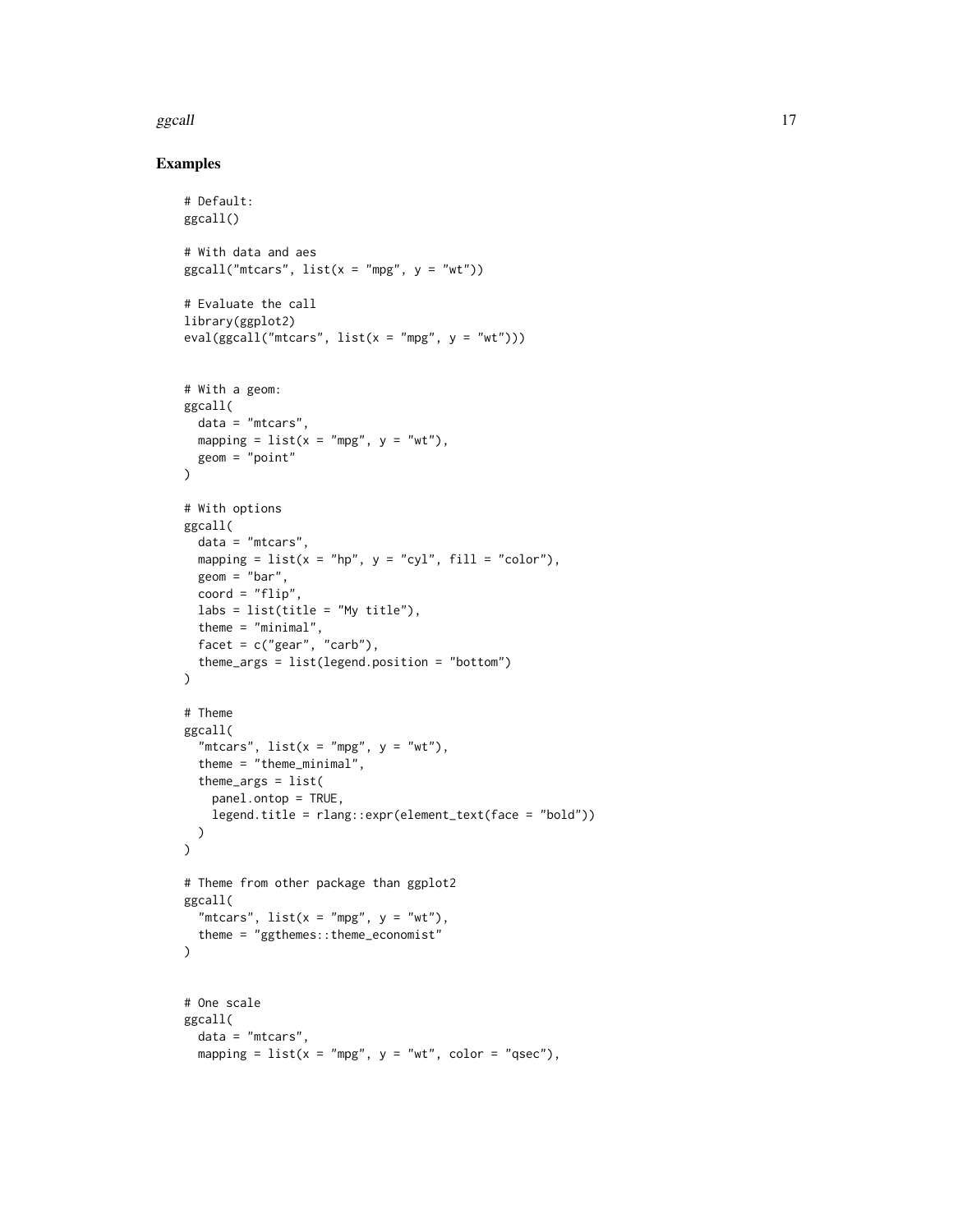```
geom = "point",
  scales = "color_distiller",
  scales_args = list(palette = "Blues")
\lambda# Two scales
ggcall(
  data = "mtcars",
 mapping = list(x = "mpg", y = "wt", color = "qsec", size = "qsec"),geom = "point",
  scales = c("color_distiller", "size_continuous"),
  scales_args = list(
    color_distiller = list(palette = "Greens"),
    size_{\text{continuous}} = list(range = c(1, 20)))
)
```
ggplot-output *Render* ggplot *module*

#### Description

Display a plot on the client and allow to download it.

```
ggplot_output(
  id,
 width = "100%",
 height = "400px",
  downloads = downloads_labels(),
  ...
)
downloads_labels(
  label = ph("download-simple"),
  png = tagList(ph("image"), "PNG"),
 pdf = tagList(ph("file-pdf"), "PDF"),
  svg = tagList(ph("browsers"), "SVG"),
  jpeg = tagList(ph("image"), "JPEG"),
 pptx = tagList(ph("projector-screen"), "PPTX"),
 more = tagList(ph("gear"), i18n("More options"))
\lambdarender_ggplot(
  id,
  expr,
  ...,
```
<span id="page-17-0"></span>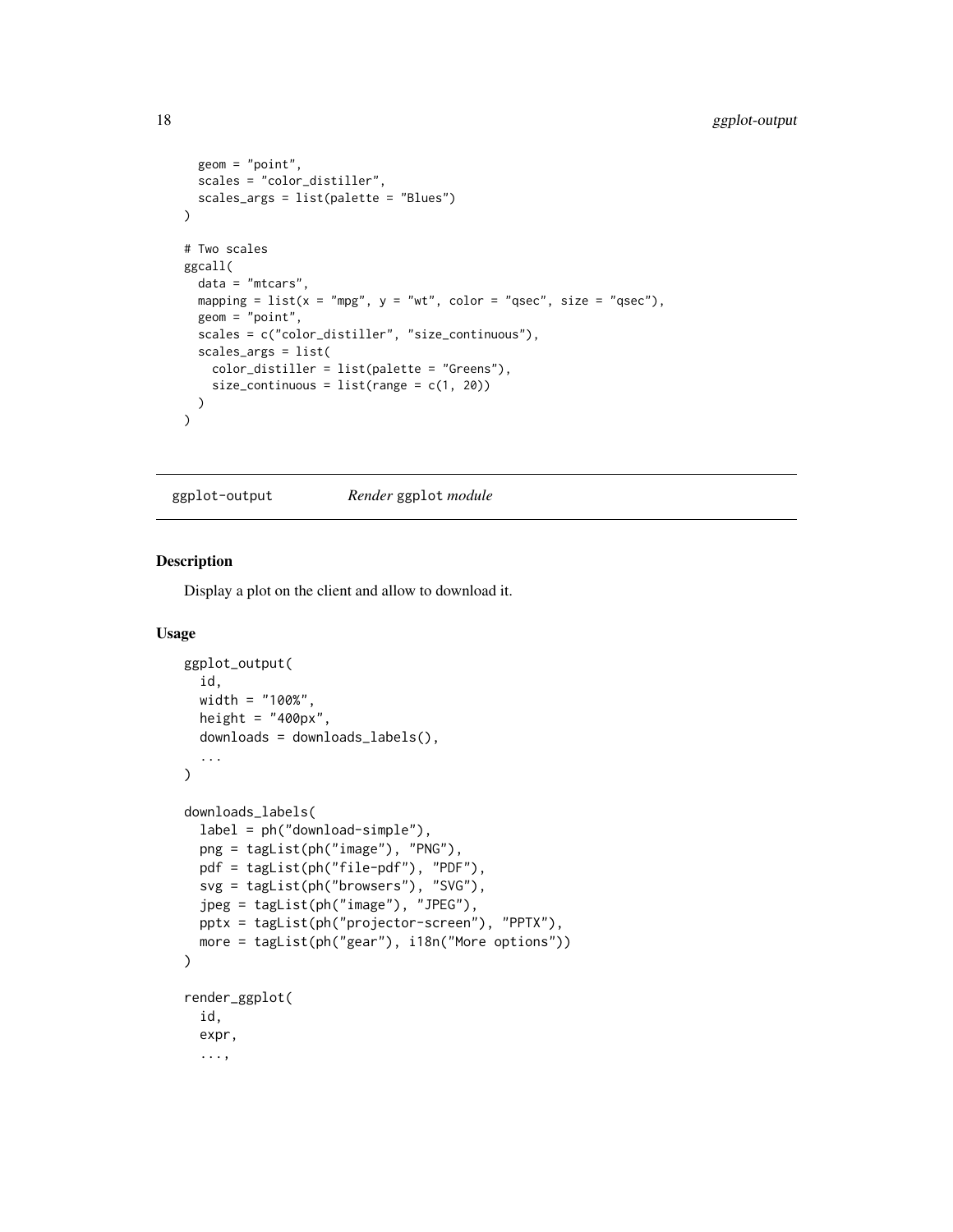#### <span id="page-18-0"></span>ggplot-output 19

```
env = parent.Fname(),quoted = FALSE,filename = "export-ggplot"
\mathcal{L}
```
#### Arguments

| id                        | Module ID.                                                                                                               |
|---------------------------|--------------------------------------------------------------------------------------------------------------------------|
| width                     | Width of the plot.                                                                                                       |
| height                    | Height of the plot.                                                                                                      |
| downloads                 | Labels for export options, use downloads_labels.                                                                         |
| $\ddots$                  | Parameters passed to shiny::plot0utput()(ggplot_output) or shiny::renderPlot()<br>(render_ggplot).                       |
| label                     | Main label for export button                                                                                             |
| png, pdf, svg, jpeg, pptx |                                                                                                                          |
|                           | Labels to display in export menu, use NULL to disable specific format.                                                   |
| more                      | Label for "more" button, allowing to launch export modal.                                                                |
| expr                      | An expression that generates a ggplot object.                                                                            |
| env                       | The environment in which to evaluate expression.                                                                         |
| quoted                    | Is expr a quoted expression (with $\text{quote}()$ )? This is useful if you want to save<br>an expression in a variable. |
| filename                  | A string of the filename to export WITHOUT extension, it will be added accord-<br>ing to type of export.                 |

#### Value

Server-side, a reactiveValues with the plot.

```
library(shiny)
library(ggplot2)
library(esquisse)
ui <- fluidPage(
  tags$h2("ggplot output"),
  selectInput("var", "Variable:", names(economics)[-1]),
  ggplot_output("MYID", width = "600px")
\overline{\phantom{a}}server <- function(input, output, session) {
  render_ggplot("MYID", {
    ggplot(economics) +
      geom_line(aes(date, !!sym(input$var))) +
```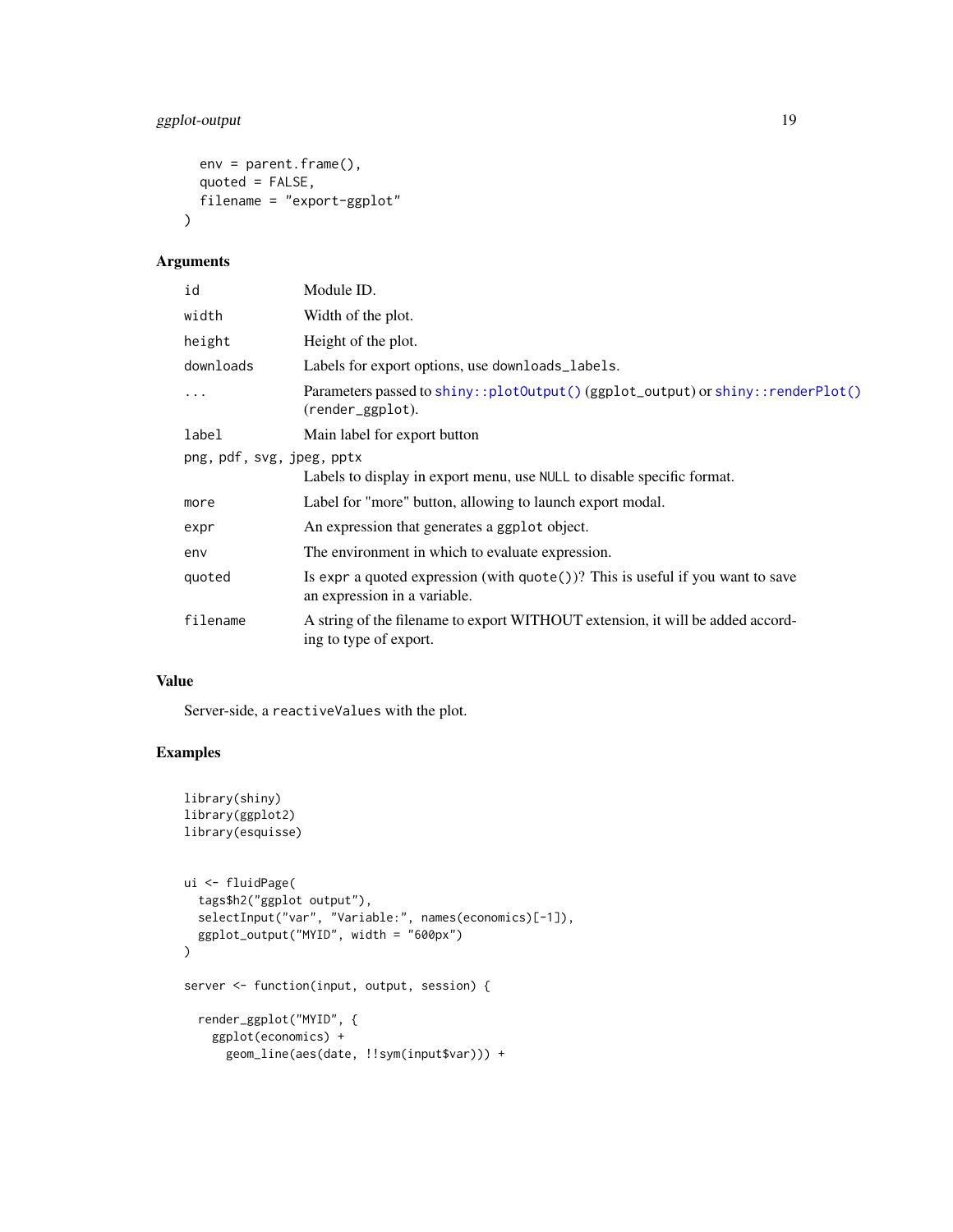```
theme_minimal() +
      labs(
        title = "A cool chart made with ggplot2",
        subtitle = "that you can export in various format"
      )
 })
}
if (interactive())
  shinyApp(ui, server)
```
ggplot\_to\_ppt *Utility to export ggplot objects to PowerPoint*

#### Description

You can use the RStudio addin to interactively select ggplot objects, or directly pass their names to the function.

#### Usage

ggplot\_to\_ppt(gg = NULL)

#### Arguments

gg character. Name(s) of ggplot object(s), if NULL, launch the Shiny gadget.

#### Value

Path to the temporary PowerPoint file.

```
# Shiny gadget
if (interactive()) {
ggplot_to_ppt()
# Or with an object's name
library(ggplot2)
p <- ggplot(iris) +
  geom_point(aes(Sepal.Length, Sepal.Width))
ggplot_to_ppt("p")
}
```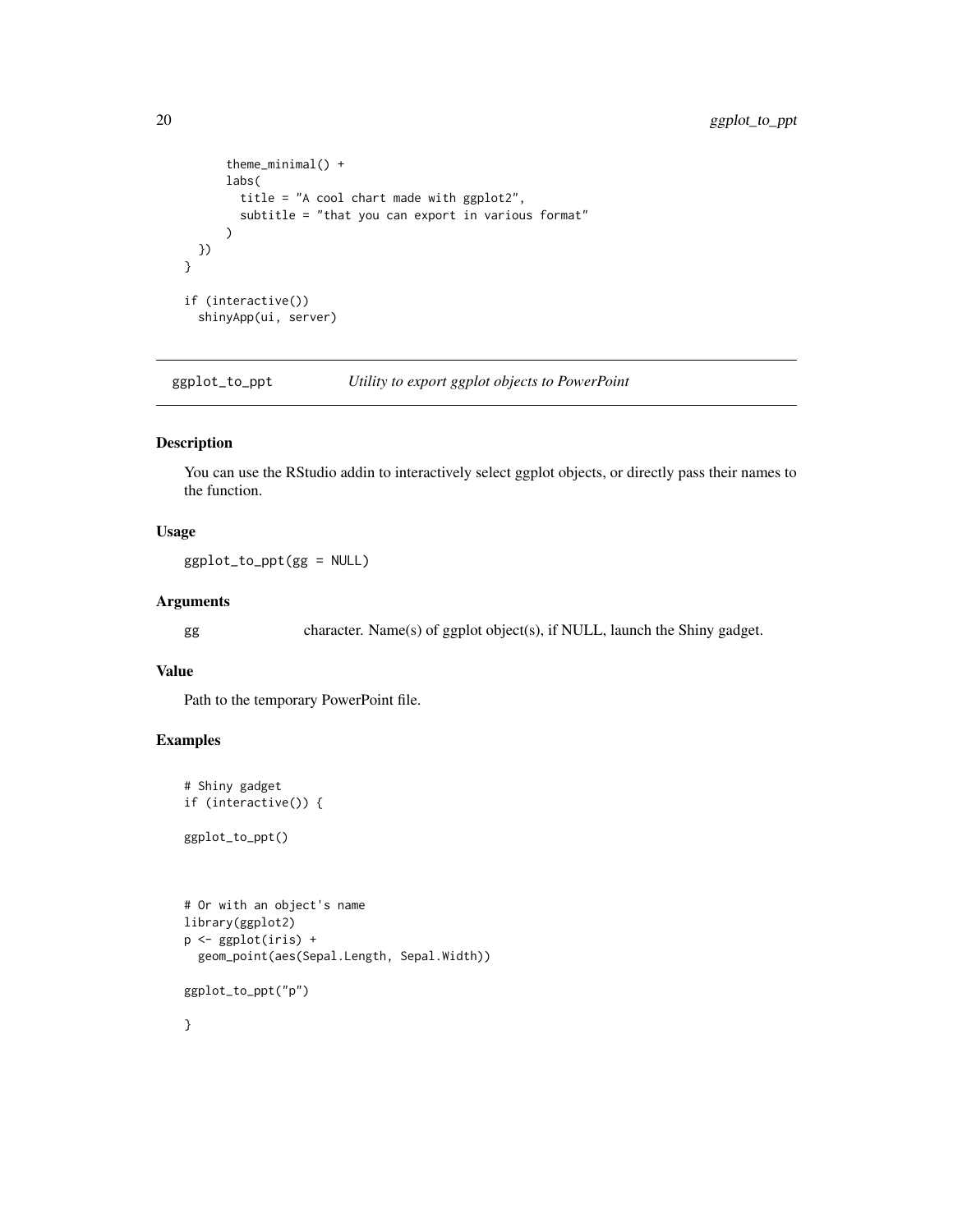<span id="page-20-0"></span>

#### Description

Select menu to view and choose a color or a palette of colors.

```
colorPicker(
  inputId,
  label,
  choices,
  selected = NULL,
  textColor = "#000",plainColor = FALSE,
 multiple = FALSE,
 pickerOpts = list(),
 width = NULL
)
updateColorPicker(
  session = getDefaultReactiveDomain(),
  inputId,
  choices,
  textColor = "#000",plainColor = FALSE,
 multiple = FALSE
)
palettePicker(
  inputId,
  label,
  choices,
  selected = NULL,
  textColor = "#000",plainColor = FALSE,
 pickerOpts = list(),
  width = NULL
)
updatePalettePicker(
  session = getDefaultReactiveDomain(),
  inputId,
  choices,
  selected = NULL,
  textColor = "#000",
```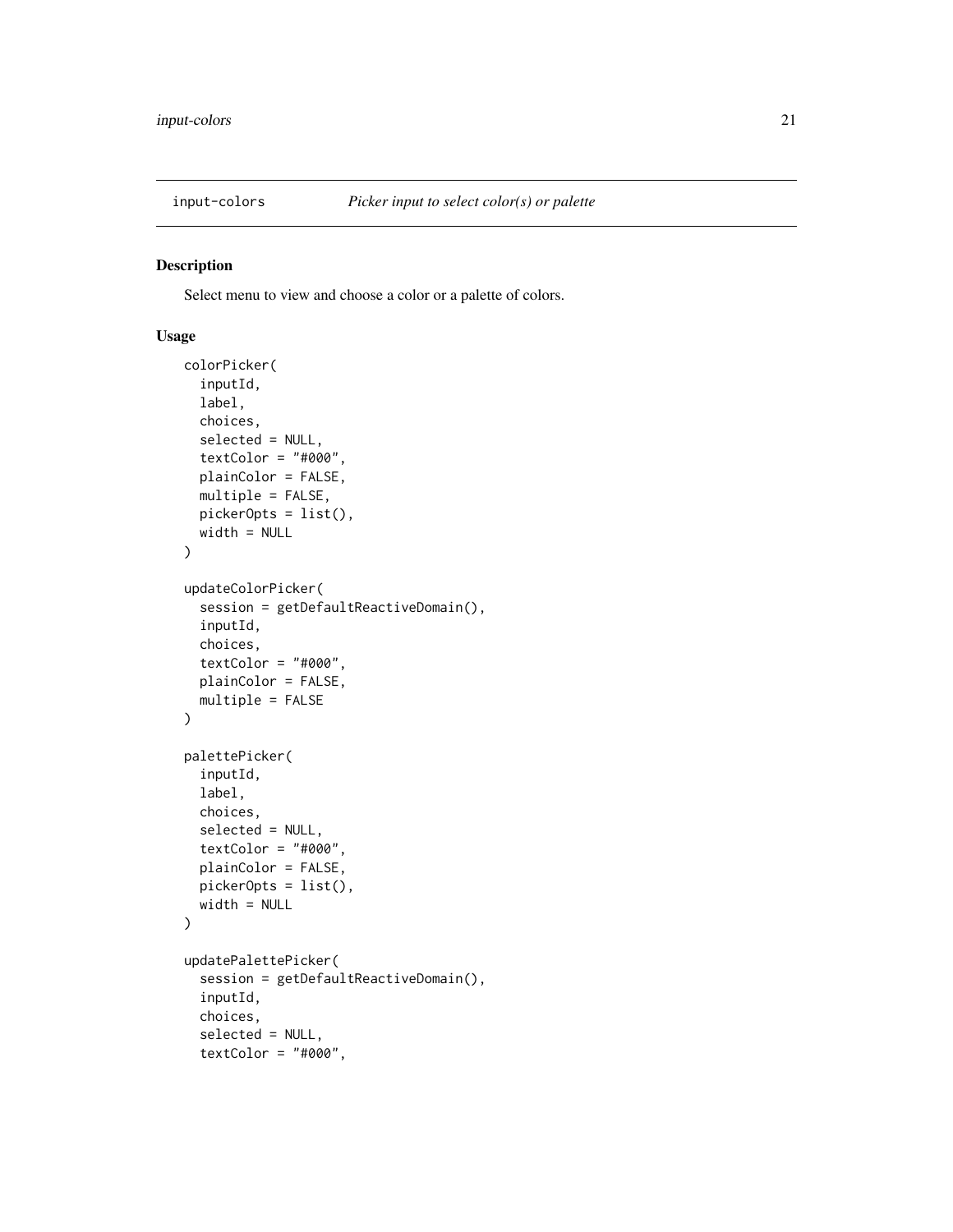```
plainColor = FALSE
\lambda
```
#### Arguments

| inputId    | The input slot that will be used to access the value.                                                                                                                                              |
|------------|----------------------------------------------------------------------------------------------------------------------------------------------------------------------------------------------------|
| label      | Display label for the control, or NULL for no label.                                                                                                                                               |
| choices    | List of values to select from. Values must be valid Hex colors. If elements of<br>the list are named then that name rather than the value is displayed to the user.                                |
| selected   | The initially selected value (or multiple values if multiple = TRUE). If not spec-<br>ified then defaults to the first value for single-select lists and no values for mul-<br>tiple select lists. |
| textColor  | Color of the text displayed above colors, can be a vector of the same length as<br>choices.                                                                                                        |
| plainColor | Color the full space of the choice menu.                                                                                                                                                           |
| multiple   | Is selection of multiple items allowed?                                                                                                                                                            |
| picker0pts | Options for pickerInput.                                                                                                                                                                           |
| width      | The width of the input: 'auto', 'fit', '100px', '75%'.                                                                                                                                             |
| session    | Shiny session.                                                                                                                                                                                     |
|            |                                                                                                                                                                                                    |

#### Value

A select control that can be added to a UI definition.

```
# colorPicker -------------------------------------------------------------
library(shiny)
library(esquisse)
library(scales)
ui <- fluidPage(
  tags$h2("colorPicker examples"),
  fluidRow(
   column(
     width = 3,
      colorPicker(
       inputId = "coll",label = "With a vector of colors:",
       choices = brewer_pal(palette = "Dark2")(8)
      ),
      verbatimTextOutput("res1"),
      colorPicker(
       inputId = "col5",label = "Update colors:",
```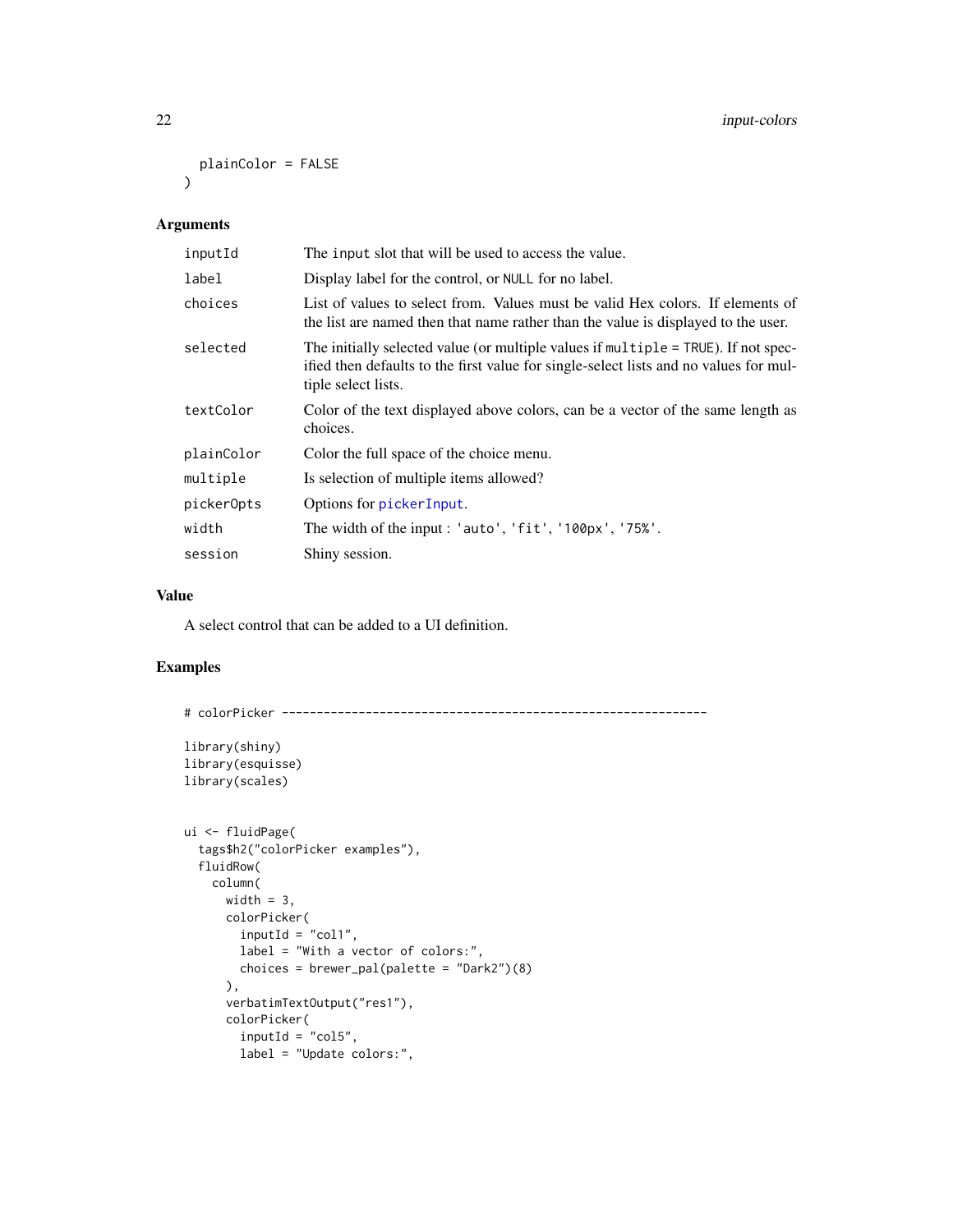```
choices = brewer_pal(palette = "Blues", direction = -1)(8),
       textColor = "#FFF"
     ),
     verbatimTextOutput("res5"),
     radioButtons(
        "update", "Colors", c("Blues", "Greens", "Reds"),
       inline = TRUE
     )
   ),
   column(
     width = 3,
     colorPicker(
       inputId = "col2",label = "Change text color:",
       choices = brewer_pal(palette = "Blues")(8),
        textColor = c("black", "black", "black", "white",
                      "white", "white", "white", "white")
     ),
     verbatimTextOutput("res2")
   ),
   column(
     width = 3,
     colorPicker(
       inputId = "col3",label = "With a list of vector of colors:",
       choices = list(
         "Blues" = brewer_pal(palette = "Blues")(8),
          "Reds" = brewer_pal(palette = "Reds")(8),
          "Greens" = brewer_pal(palette = "Greens")(8)
       )
     ),
     verbatimTextOutput("res3")
   ),
   column(
     width = 3,
     colorPicker(
       inputId = "col4",label = "Plain color & multiple choices:",
       choices = brewer_pal(palette = "Paired")(8),
       plainColor = TRUE,
       multiple = TRUE,
       pickerOpts = list(`selected-text-format`= "count > 3")
     ),
     verbatimTextOutput("res4")
   )
 )
\mathcal{L}server <- function(input, output, session) {
 output$res1 <- renderPrint(input$col1)
 output$res2 <- renderPrint(input$col2)
 output$res3 <- renderPrint(input$col3)
```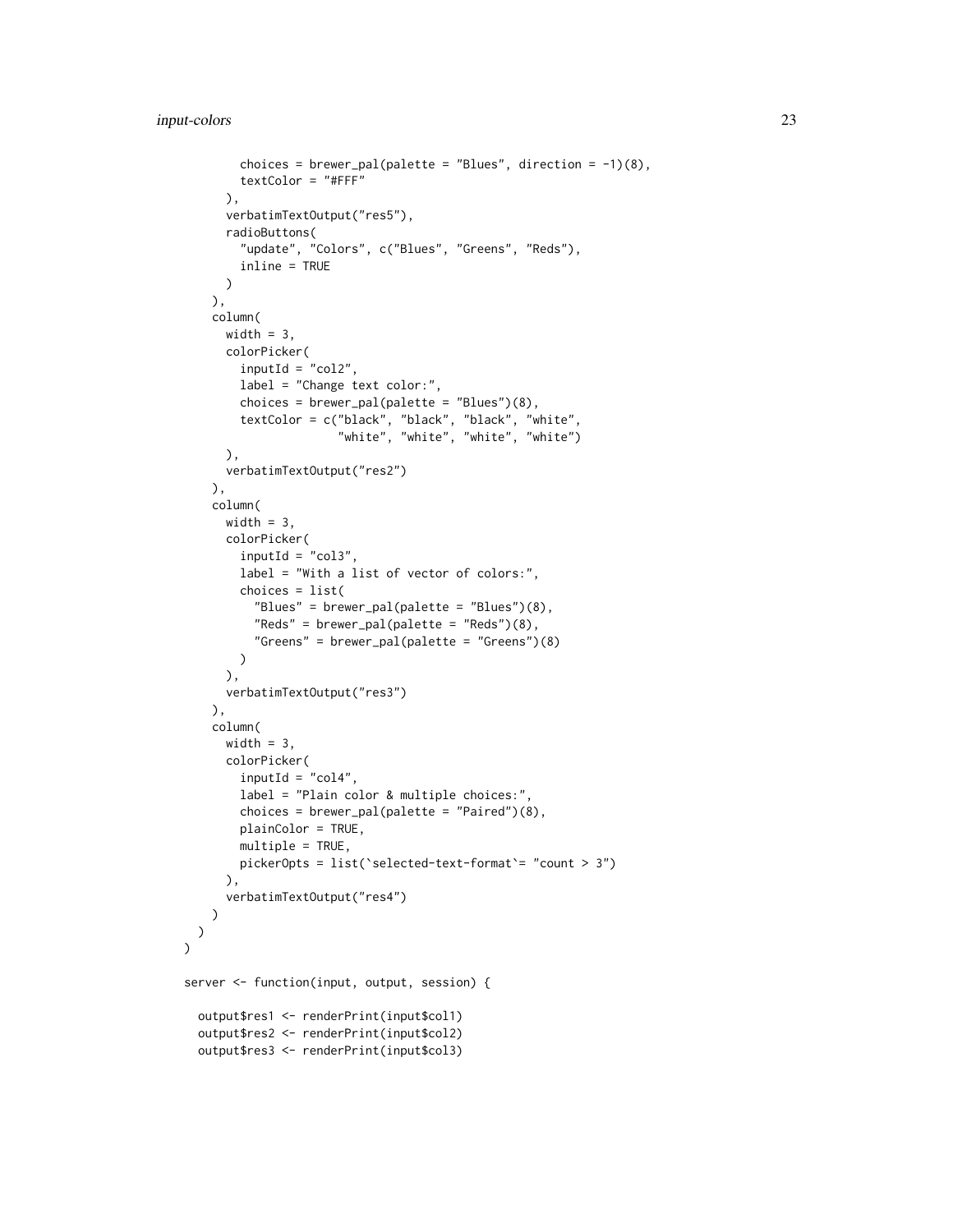```
output$res4 <- renderPrint(input$col4)
  output$res5 <- renderPrint(input$col5)
  observeEvent(input$update, {
   updateColorPicker(
      inputId = "col5",choices = brewer_pal(palette = input$update, direction = -1)(8),
      textColor = "#FFF"
   \lambda})
}
if (interactive()) {
  shinyApp(ui, server)
}
# palettePicker -----------------------------------------------------------
library(shiny)
library(esquisse)
library(scales)
ui <- fluidPage(
  tags$h2("pickerColor examples"),
  fluidRow(
   column(
      width = 4,
      palettePicker(
       inputId = "pal1",
        label = "Select a palette:",
        choices = list(
          "Blues" = brewer_pal(palette = "Blues")(8),
          "Reds" = brewer_pal(palette = "Reds")(8)
       )
      ),
      verbatimTextOutput("res1"),
      palettePicker(
        inputId = "pal4",label = "Update palette:",
        choices = list(
          "Blues" = brewer_pal(palette = "Blues")(8),
          "Reds" = brewer_pal(palette = "Reds")(8)
        )
      ),
      verbatimTextOutput("res4"),
      radioButtons(
        "update", "Palettes:", c("default", "viridis", "brewer"),
        inline = TRUE
      )
    ),
    column(
```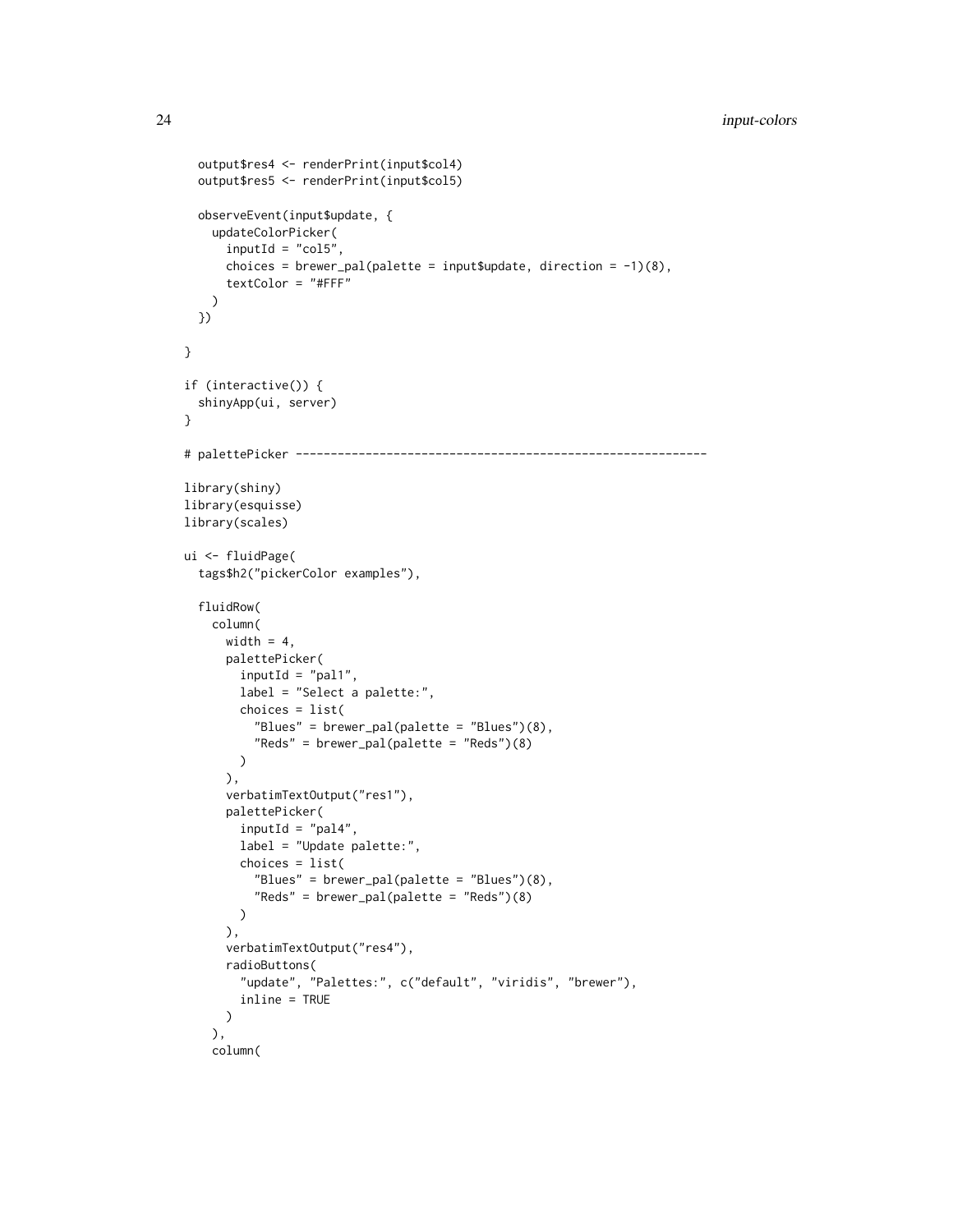```
width = 4,
      palettePicker(
        inputId = "pal2",label = "With a list of palette:",
        choices = list(
          "Viridis" = list(
            "viridis" = viridis_pal(option = "viridis")(10),
            "magma" = viridis_pal(option = "magma")(10),
            "inferno" = viridis_pal(option = "inferno")(10),
            "plasma" = viridis_pal(option = "plasma")(10),
            "cividis" = viridis_pal(option = "cividis")(10)
          ),
          "Brewer" = list(
            "Blues" = brewer_pal(palette = "Blues")(8),
            "Reds" = brewer_pal(palette = "Reds")(8),
            "Paired" = brewer_pal(palette = "Paired")(8),
            "Set1" = brewer_pal(palette = "Set1")(8)
         )
        ),
        textColor = c(
         rep("white", 5), rep("black", 4)
        \lambda),
      verbatimTextOutput("res2")
    ),
    column(
      width = 4,
      palettePicker(
        inputId = "palg",label = "With plain colors:",
        choices = list(
          "BrBG" = brewer_pal(palette = "BrBG")(8),
          "PiYG" = brewer_pal(palette = "PiYG")(8),
          "PRGn" = brewer_pal(palette = "PRGn")(8),
          "Pu0r" = brewerpal(palette = "Pu0r")(8),
          "RdBu" = brewer_pal(palette = "RdBu")(8),"RdGy" = brewer_pal(palette = "RdGy")(8),
          "RdYlBu" = brewer_pal(palette = "RdYlBu")(8),
          "RdYlGn" = brewer_pal(palette = "RdYlGn")(8),
          "Spectral" = brewer_pal(palette = "Spectral")(8)
        ),
        plainColor = TRUE,
        textColor = "white"
      ),
      verbatimTextOutput("res3")
   \lambda)
\lambdaserver <- function(input, output, session) {
  output$res1 <- renderPrint(input$pal1)
  output$res2 <- renderPrint(input$pal2)
```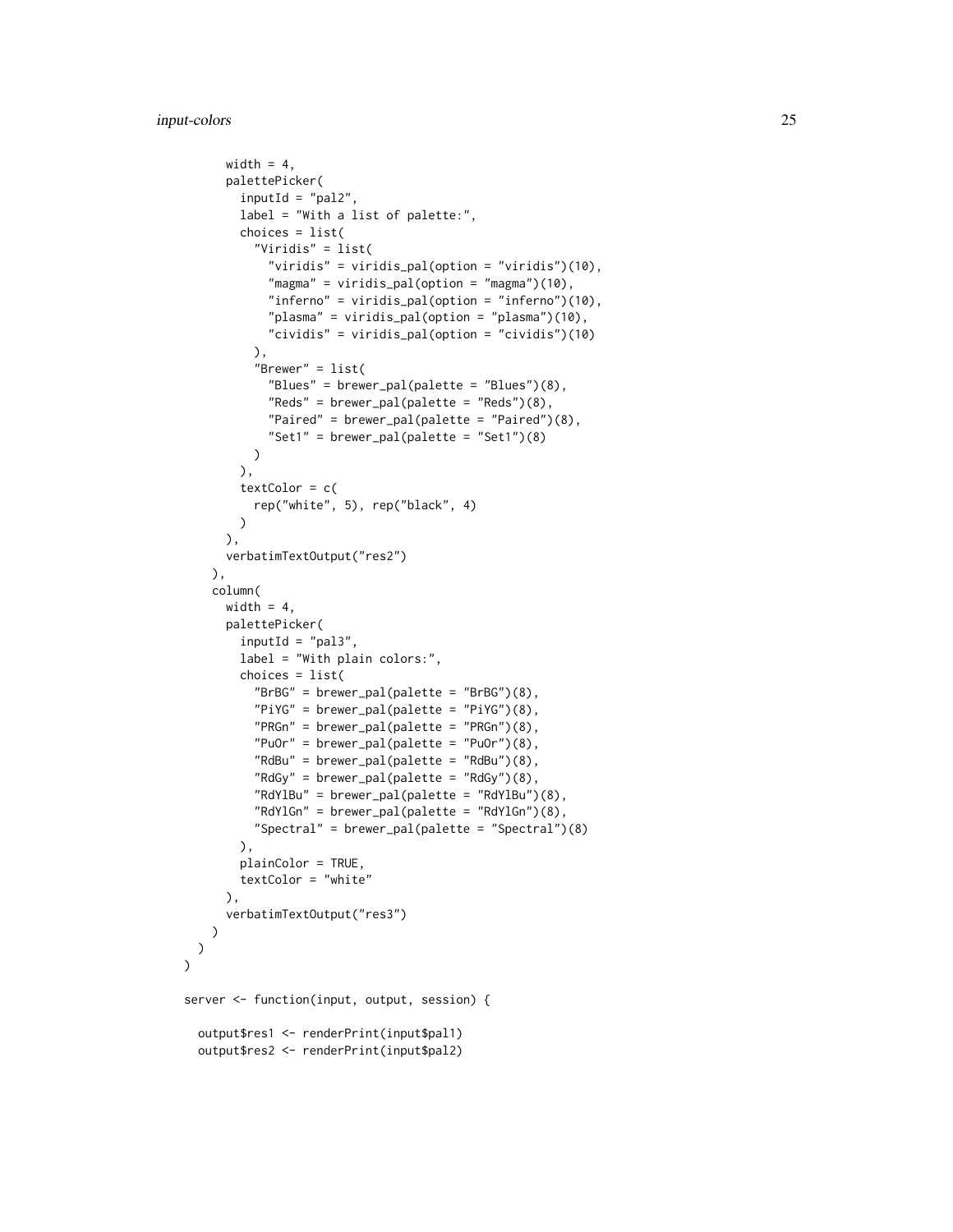```
output$res3 <- renderPrint(input$pal3)
 output$res4 <- renderPrint(input$pal4)
 observeEvent(input$update, {
    if (input$update == "default") {
     updatePalettePicker(
       inputId = "pal4",choices = list(
          "Blues" = brewer_pal(palette = "Blues")(8),
          "Reds" = brewer_pal(palette = "Reds")(8)
       )
     )
    } else if (input$update == "viridis") {
     updatePalettePicker(
       inputId = "pal4",choices = list(
          "viridis" = viridis_pal(option = "viridis")(10),
          "magma" = viridis_pal(option = "magma")(10),
          "inferno" = viridis_pal(option = "inferno")(10),
         "plasma" = viridis_pal(option = "plasma")(10),
         "cividis" = viridis_pal(option = "cividis")(10)
       ),
       textColor = "#FFF"
     )
    } else if (input$update == "brewer") {
     updatePalettePicker(
       inputId = "pal4",choices = list(
          "Blues" = brewer_pal(palette = "Blues")(8),
          "Reds" = brewer_pal(palette = "Reds")(8),
          "Paired" = brewer_pal(palette = "Paired")(8),
          "Set1" = brewer_pal(palette = "Set1")(8)
       )
     )
   }
 })
}
if (interactive()) {
 shinyApp(ui, server)
}
```
match\_geom\_args *Match list of arguments to arguments of geometry*

#### Description

Match list of arguments to arguments of geometry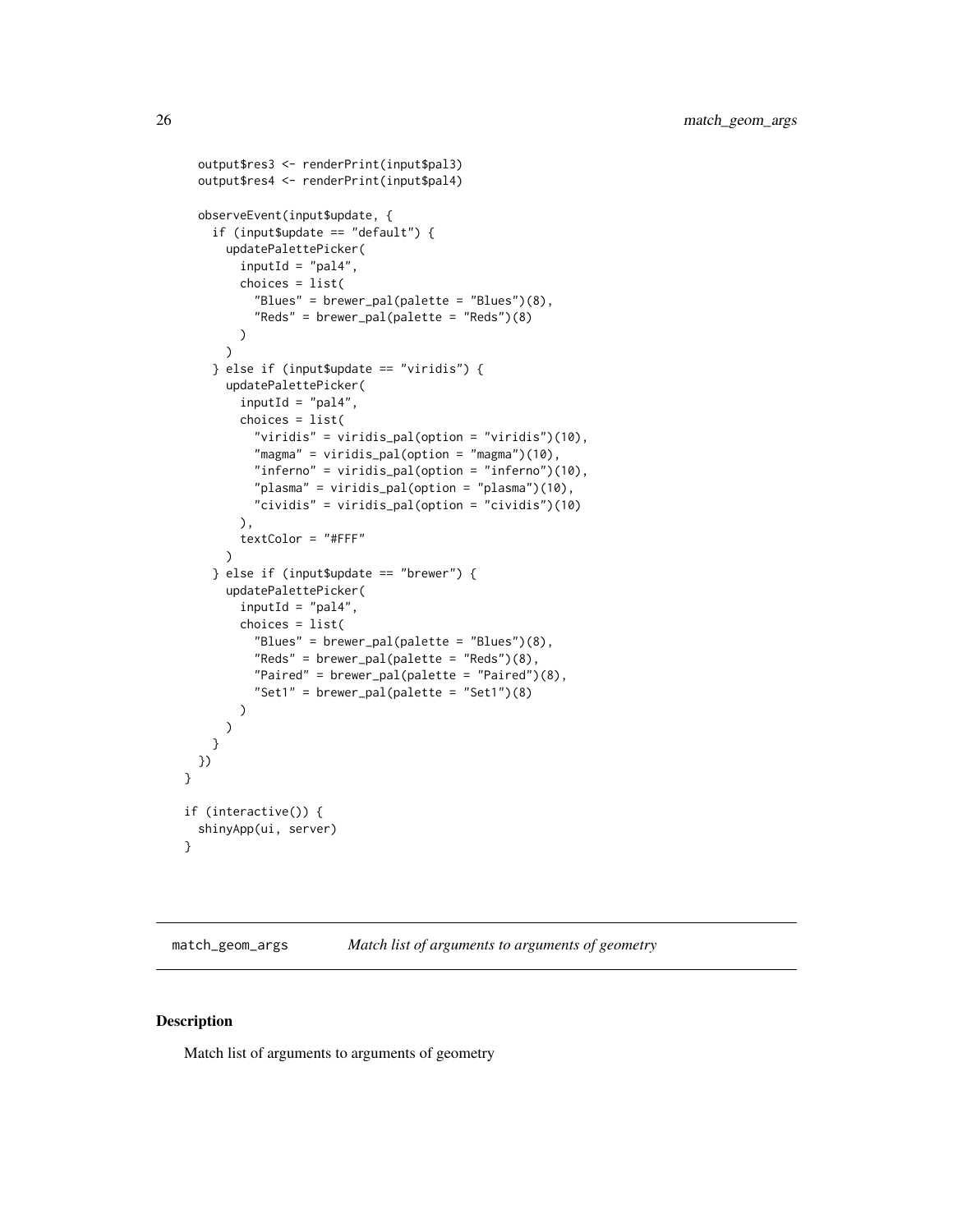<span id="page-26-0"></span>module-chooseData 27

#### Usage

```
match_geom_args(
  geom,
  args,
  add_aes = TRUE,
 mapping = list(),
 envir = "ggplot2"
)
```
#### Arguments

| geom    | Character, name of the geometry.                                    |
|---------|---------------------------------------------------------------------|
| args    | Named list, parameters to be matched to the geometry arguments.     |
| add_aes | Add aesthetics parameters (like size, fill, ).                      |
| mapping | Mapping used in plot, to avoid setting fixed aesthetics parameters. |
| envir   | Package environment to search in.                                   |
|         |                                                                     |

#### Value

a list

#### Examples

```
# List of parameters
params <- list(
 bins = 30,
  scale = "width",
  adjust = 2,
 position = "stack",
  size = 1.6,
  fill = "#112246"
)
# Search arguments according to geom
match_geom_args(geom = "histogram", args = params)
match_geom_args(geom = "violin", args = params)
match_geom_args(geom = "bar", args = params, add_aes = FALSE)
match_geom_args(geom = "point", args = params)
match_geom_args(geom = "point", args = params, add_aes = FALSE)
```
module-chooseData *Module for choosing data.frame*

#### Description

DEPRECATED, please see package [datamods](https://github.com/dreamRs/datamods) for similar features.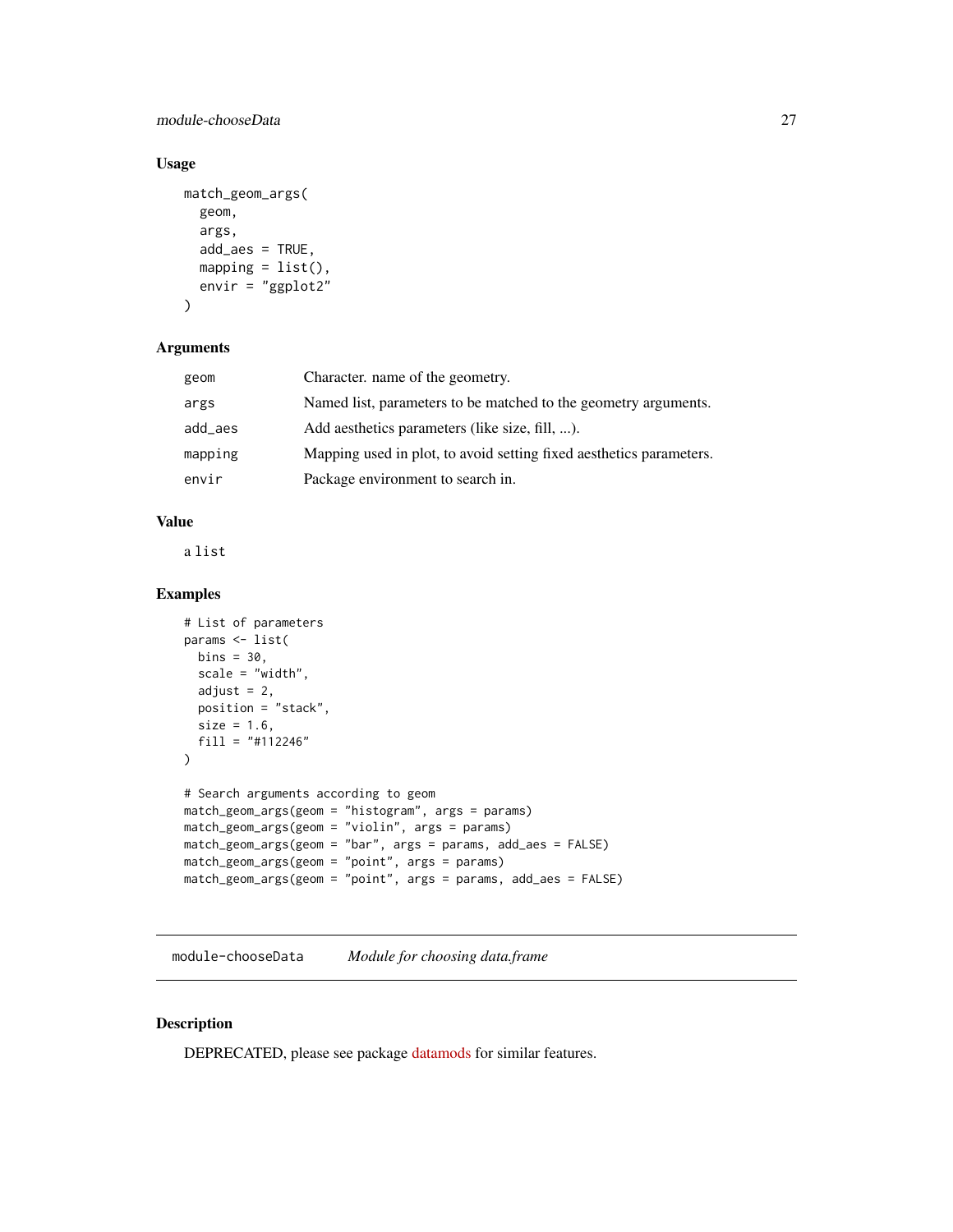#### Usage

```
chooseDataUI(id, label = "Data", icon = "database", width = "100%", ...)
chooseDataServer(
  input,
 output,
  session,
  dataModule = c("GlobalEnv", "ImportFile"),
  data = NULL,name = NULL,selectVars = TRUE,
  selectedTypes = c("continuous", "discrete", "time"),
  coerceVars = FALSE,
 launchOnStart = TRUE,
  size = "m"\mathcal{L}
```
#### Arguments

| id                     | Module's id.                                                                                                                                                          |
|------------------------|-----------------------------------------------------------------------------------------------------------------------------------------------------------------------|
| label                  | Label for button, passed to actionButton.                                                                                                                             |
| icon                   | Icon to appears on the button, passed to action Button.                                                                                                               |
| width                  | Width of button, passed to actionButton.                                                                                                                              |
| $\cdots$               | Other arguments passed to actionButton                                                                                                                                |
| input, output, session |                                                                                                                                                                       |
|                        | standards shiny server arguments.                                                                                                                                     |
| dataModule             | Data module to use, choose between "GlobalEnv" (select ad data. frame from<br>Global environment) or "ImportFile" (import an external file supported by<br>import).   |
| data                   | A data. frame to use by default.                                                                                                                                      |
| name                   | Character, object's name to use for data.                                                                                                                             |
| selectVars             | Display module to select variables, TRUE by default.                                                                                                                  |
| selectedTypes          | Type of variables selected by default in select variables module. Possible types<br>are "discrete", "time", "continuous" and "id", by default "id" is dis-<br>carded. |
| coerceVars             | Display module to coerce variables between different class, TRUE by default.                                                                                          |
| launchOnStart          | Opens modal window when the application starts.                                                                                                                       |
| size                   | Size for the modal window.                                                                                                                                            |

#### Value

a [reactiveValues](#page-0-0) containing the data selected under slot data and the name of the selected data.frame under slot name.

<span id="page-27-0"></span>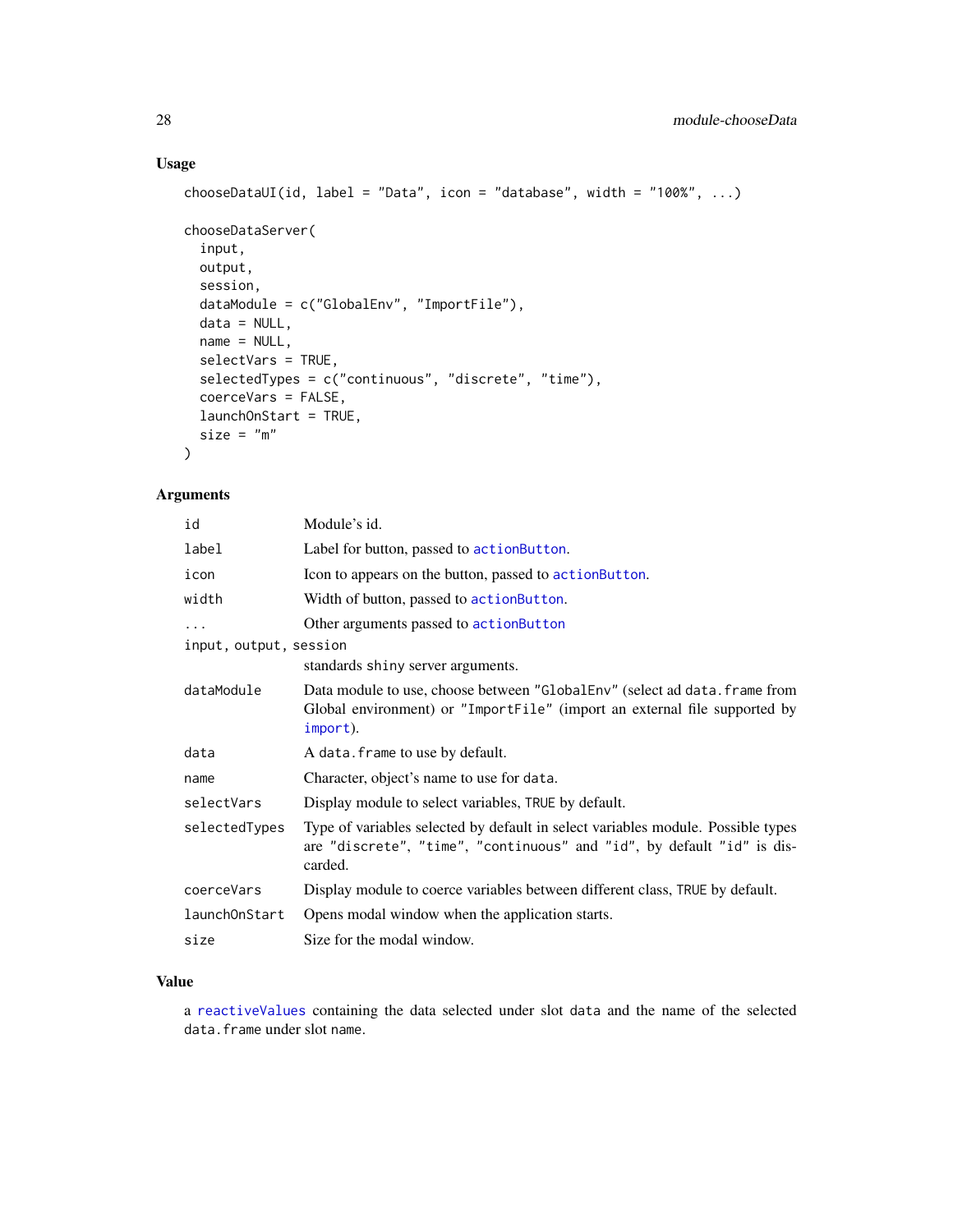<span id="page-28-0"></span>

#### Description

DEPRECATED, please see package [datamods](https://github.com/dreamRs/datamods) for similar features.

#### Usage

```
coerceUI(id)
```

```
coerceServer(input, output, session, data, reactiveValuesSlot = "data")
```
#### Arguments

| id                     | Module id. See callModule.                                                                                                                                                   |
|------------------------|------------------------------------------------------------------------------------------------------------------------------------------------------------------------------|
| input, output, session |                                                                                                                                                                              |
|                        | standards shiny server arguments. <sup>2</sup>                                                                                                                               |
| data                   | A data. frame or a reactive function returning a data. frame or a reactivevalues<br>with a slot containing a data. frame (use reactive Values Slot to identify that<br>slot) |
| reactiveValuesSlot     |                                                                                                                                                                              |
|                        | If data is a reactive values, specify the name of the slot containing data.                                                                                                  |

#### Value

a reactiveValues with two slots: data original data.frame with modified columns, and names column's names with call to coerce method.

module-filterDF *Shiny module to interactively filter a* data.frame

#### **Description**

DEPRECATED, please see package [datamods](https://github.com/dreamRs/datamods) for similar features.

```
filterDF_UI(id, show_nrow = TRUE)
filterDF(
  input,
 output,
  session,
 data_table = reactive(),
```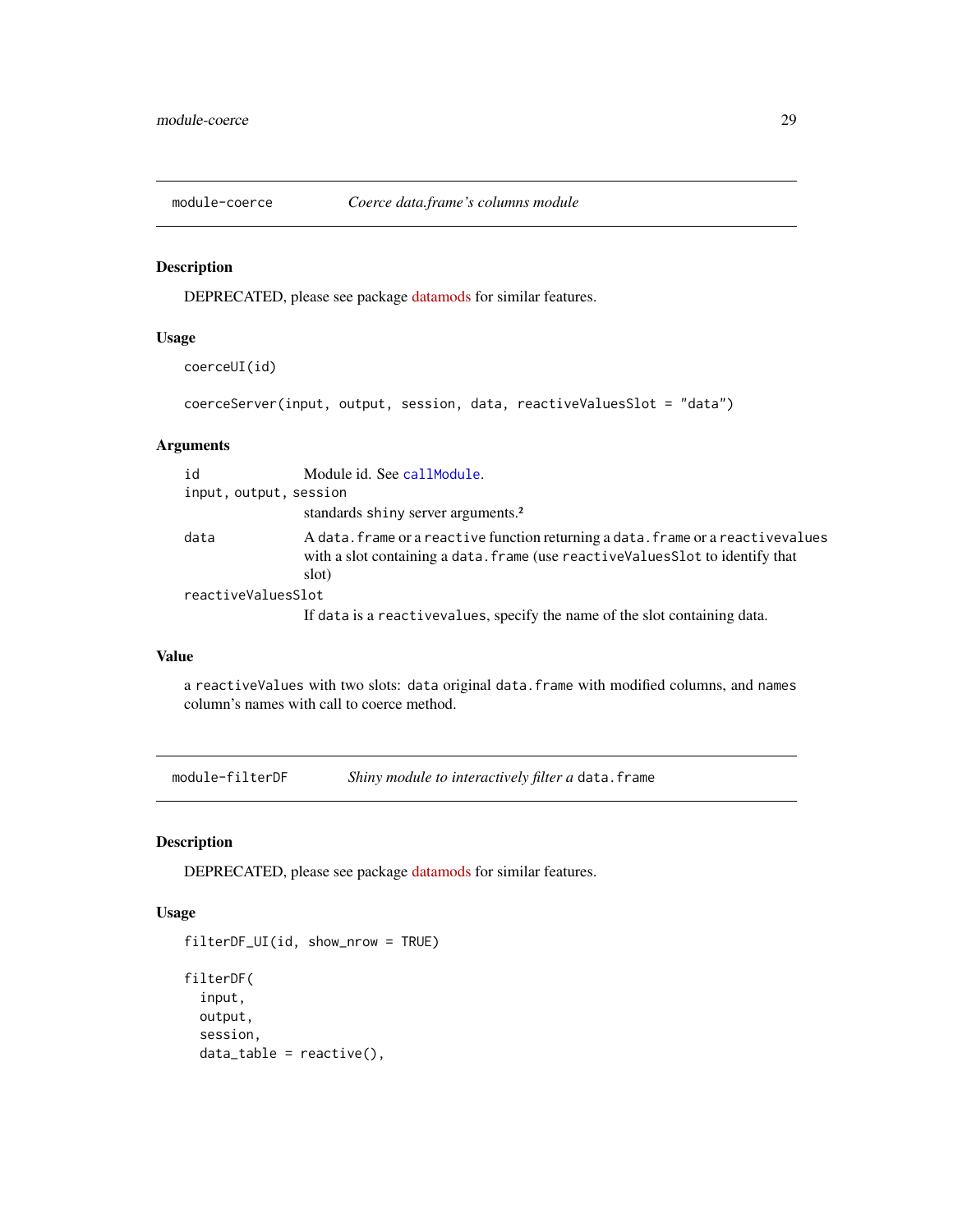```
data_vars = shiny::reactive(NULL),
 data_name = reactive("data"),
  label_nrow = "Number of rows:",
 drop_ids = TRUE,
 picker = FALSE
\mathcal{L}
```
#### Arguments

| id                     | Module id. See callModule.                                                             |
|------------------------|----------------------------------------------------------------------------------------|
| show_nrow              | Show number of filtered rows and total.                                                |
| input, output, session |                                                                                        |
|                        | standards shiny server arguments.                                                      |
| data_table             | reactive function returning a data. Frame to filter.                                   |
| data_vars              | reactive function returning a character vector of variable to use for filters.         |
| data_name              | reactive function returning a character string representing data_table name.           |
| label nrow             | Text to display before the number of rows of filtered data / source data.              |
| drop_ids               | Drop columns containing more than 90% of unique values, or than 50 distinct<br>values. |
| picker                 | Use shinyWidgets::pickerInput instead of shiny::selectizeInput (de-<br>fault).         |

#### Value

A list with 2 elements :

- data\_filtered : [reactive](#page-0-0) function returning data filtered.
- code : [reactiveValues](#page-0-0) with 2 slots : expr (raw expression to filter data) and dplyr (code with dplyr pipeline).

potential\_geoms *Potential geometries according to the data*

#### Description

Potential geometries according to the data

#### Usage

```
potential_geoms(data, mapping, auto = FALSE)
```
#### Arguments

| data    | A data.frame                                 |
|---------|----------------------------------------------|
| mapping | List of aesthetic mappings to use with data. |
| auto    | Return only one geometry.                    |

<span id="page-29-0"></span>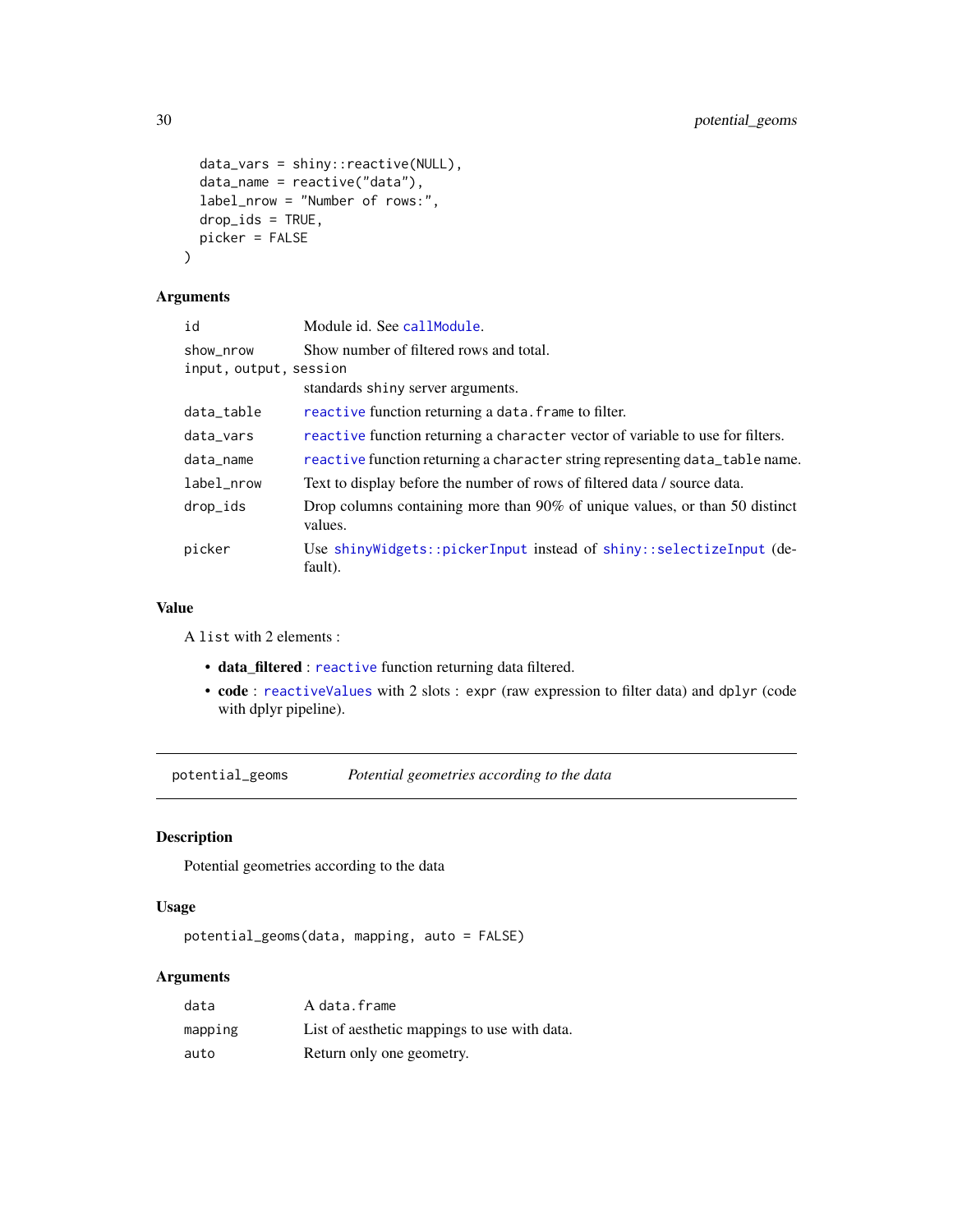<span id="page-30-0"></span>run\_module 31

#### Value

A character vector

#### Examples

```
library(ggplot2)
# One continuous variable
potential_geoms(
  data = iris,
  mapping = aes(x = Sepal.length))
# Automatic pick a geom
potential_geoms(
  data = iris,
  mapping = aes(x = Sepal.length),
  auto = TRUE
)
# One discrete variable
potential_geoms(
  data = iris,
  mapping = \text{aes}(x = \text{Species})\mathcal{L}# Two continuous variables
potential_geoms(
  data = iris,
  mapping = aes(x = Sepal.length, y = Sepal.Width)\mathcal{L}
```
run\_module *Run module example*

#### Description

DEPRECATED, please see package [datamods](https://github.com/dreamRs/datamods) for similar features.

#### Usage

```
run_module(module = c("filterDF", "chooseData", "chooseData2", "coerce"))
```
#### Arguments

module Module for which to see a demo.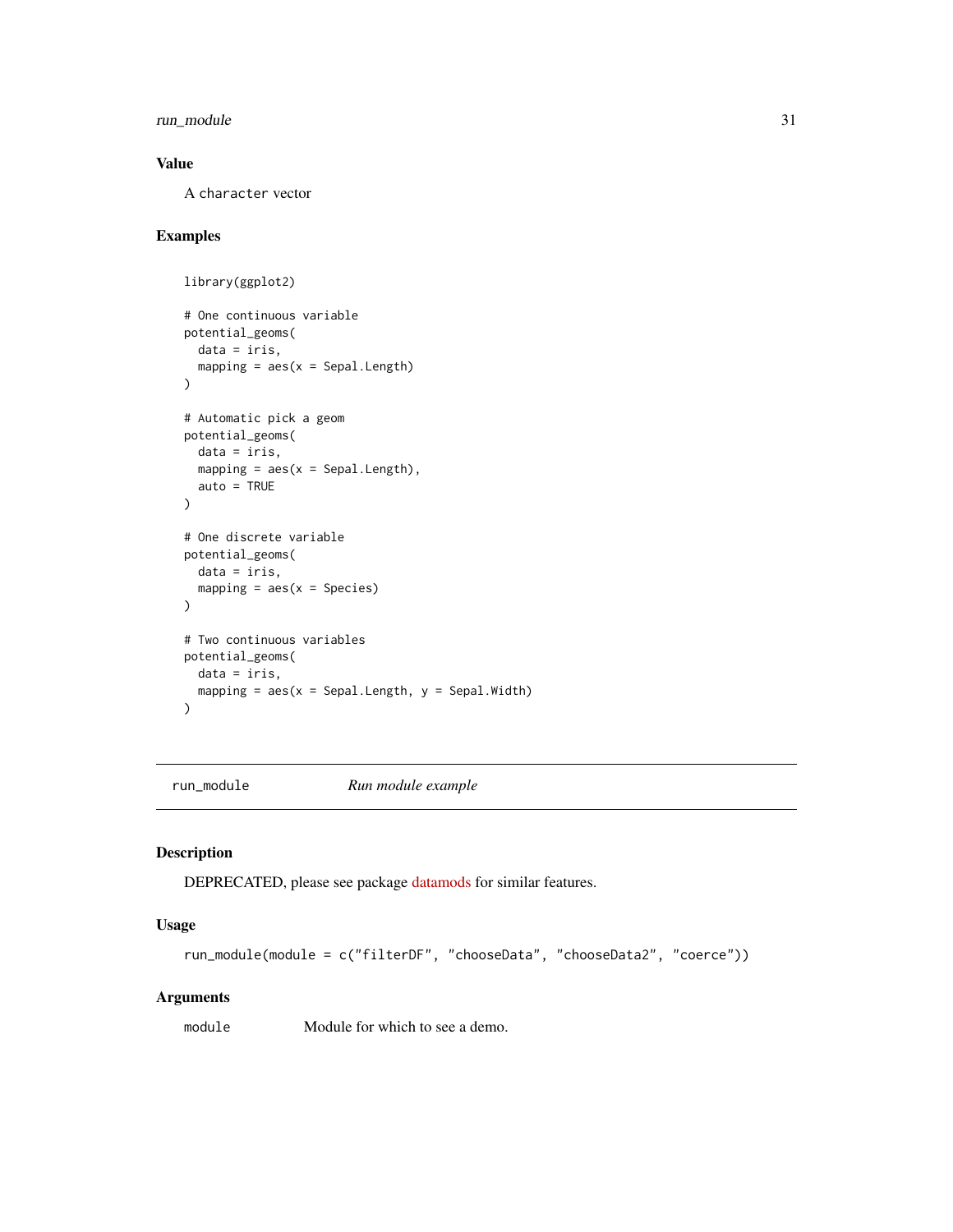<span id="page-31-0"></span>

#### Description

Safely render a ggplot in Shiny application

#### Usage

```
safe_ggplot(expr, data = NULL, session = shiny::getDefaultReactiveDomain())
```
#### Arguments

| expr    | Code to produce a ggplot object.                     |
|---------|------------------------------------------------------|
| data    | Argument passed to eval_tidy to evaluate expression. |
| session | Session object to send notification to.              |

#### Value

Output of [ggplot\\_build](#page-0-0).

```
if (interactive()) {
 library(shiny)
 library(ggplot2)
 ui <- fluidPage(
    fluidRow(
      column(
        width = 3,
        selectInput(
          inputId = "var",label = "Var:",
          choices = c("Sepal.Width", "Do.Not.Exist")
        )
      ),
      column(
        width = 9,
        plotOutput(outputId = "plot")
      )
   )
 \overline{)}server <- function(input, output, session) {
   output$plot <- renderPlot({
      p <- ggplot(iris) +
        geom_point(aes_string("Sepal.Length", input$var))
```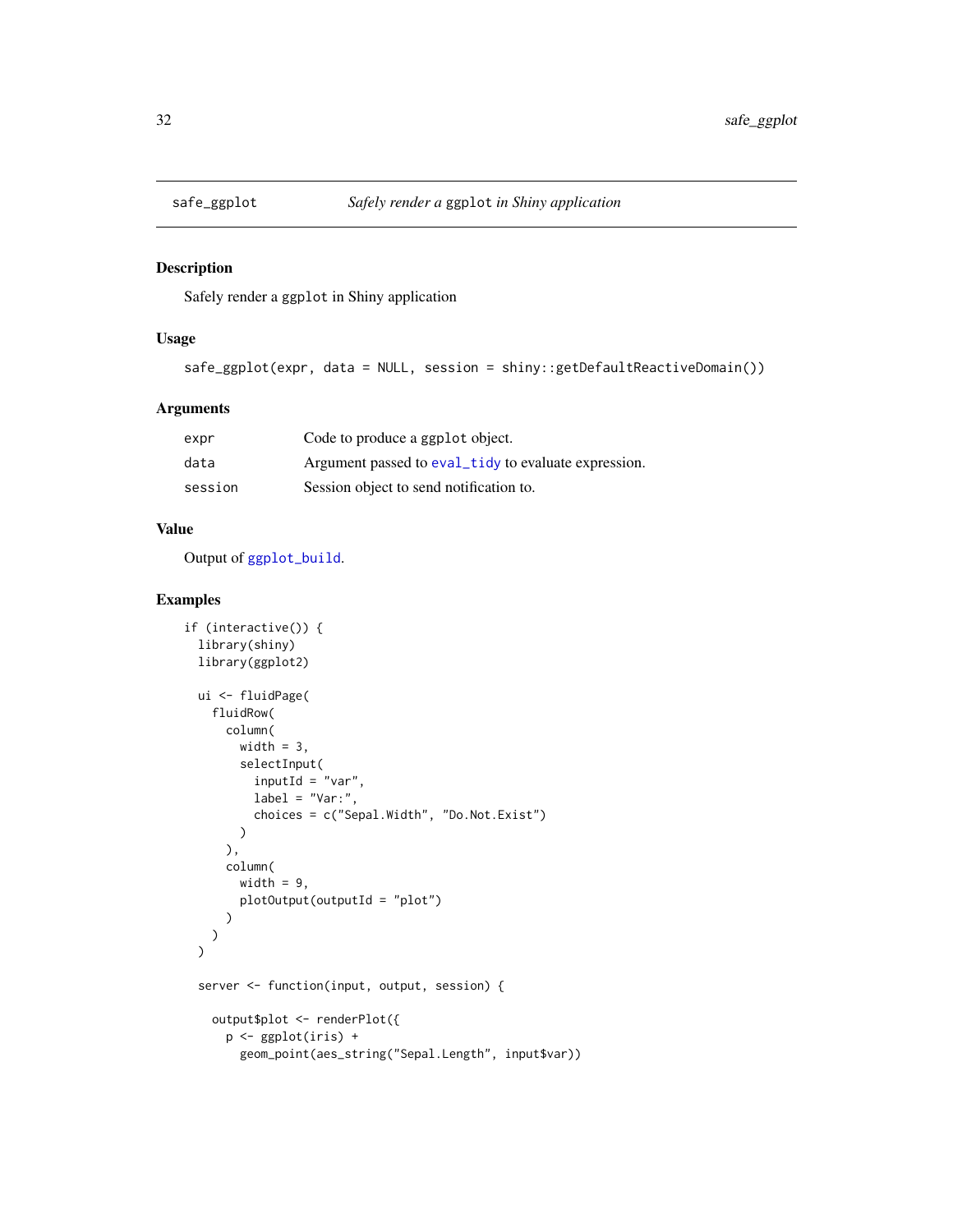#### <span id="page-32-0"></span>save-ggplot-module 33

```
safe_ggplot(p)
   })
 }
 shinyApp(ui, server)
}
```
save-ggplot-module *Save* ggplot *module*

#### Description

Save a ggplot object in various format and resize it before saving.

#### Usage

```
save_ggplot_ui(
 id,
 output_format = c("png", "pdf", "svg", "jpeg", "bmp", "eps", "tiff")
\lambdasave_ggplot_modal(
  id,
 title = NULL,
 output_format = c("png", "pdf", "svg", "jpeg", "bmp", "eps", "tiff")
\mathcal{L}
```

```
save_ggplot_server(id, plot_rv)
```
#### Arguments

| id      | Module ID.                                                     |
|---------|----------------------------------------------------------------|
|         |                                                                |
| title   | Modal's title.                                                 |
| plot_rv | A reactive Values with a slot plot containing a ggplot object. |

#### Value

No value. Use in UI & server of shiny application.

```
library(shiny)
library(ggplot2)
library(esquisse)
```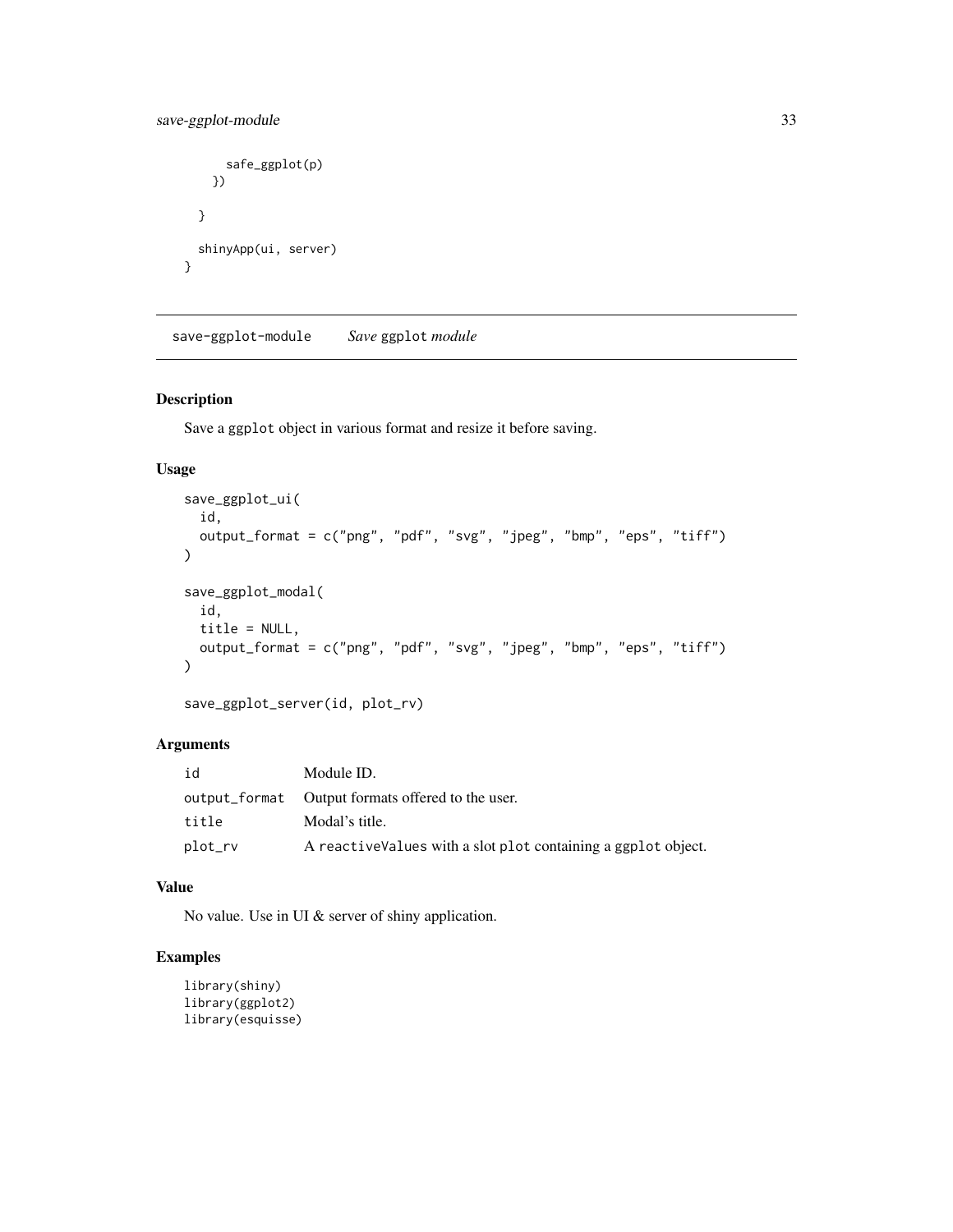```
ui <- fluidPage(
  tags$h2("Save a ggplot"),
  selectInput("var", "Variable:", names(economics)[-1]),
  plotOutput("plot", width = "600px"),
  actionButton("save", "Save this plot")
)
server <- function(input, output, session) {
  rv <- reactiveValues(plot = NULL)
  output$plot <- renderPlot({
   rv$plot <- ggplot(economics) +
      geom_line(aes(date, !!sym(input$var))) +
      theme_minimal()
   rv$plot
  })
  observeEvent(input$save, {
    save_ggplot_modal("ID", "Save plot")
  })
  save_ggplot_server("ID", rv)
}
if (interactive())
  shinyApp(ui, server)
```
<span id="page-33-1"></span>updateDragulaInput *Update Dragula Input*

#### Description

Update [dragulaInput\(\)](#page-2-1) widget server-side.

```
updateDragulaInput(
  session,
  inputId,
  choices = NULL,
  choiceNames = NULL,
  choiceValues = NULL,
  selected = NULL,
  selectedNames = NULL,
  selectedValues = NULL,
 badge = TRUE,
  status = "primary"
)
```
<span id="page-33-0"></span>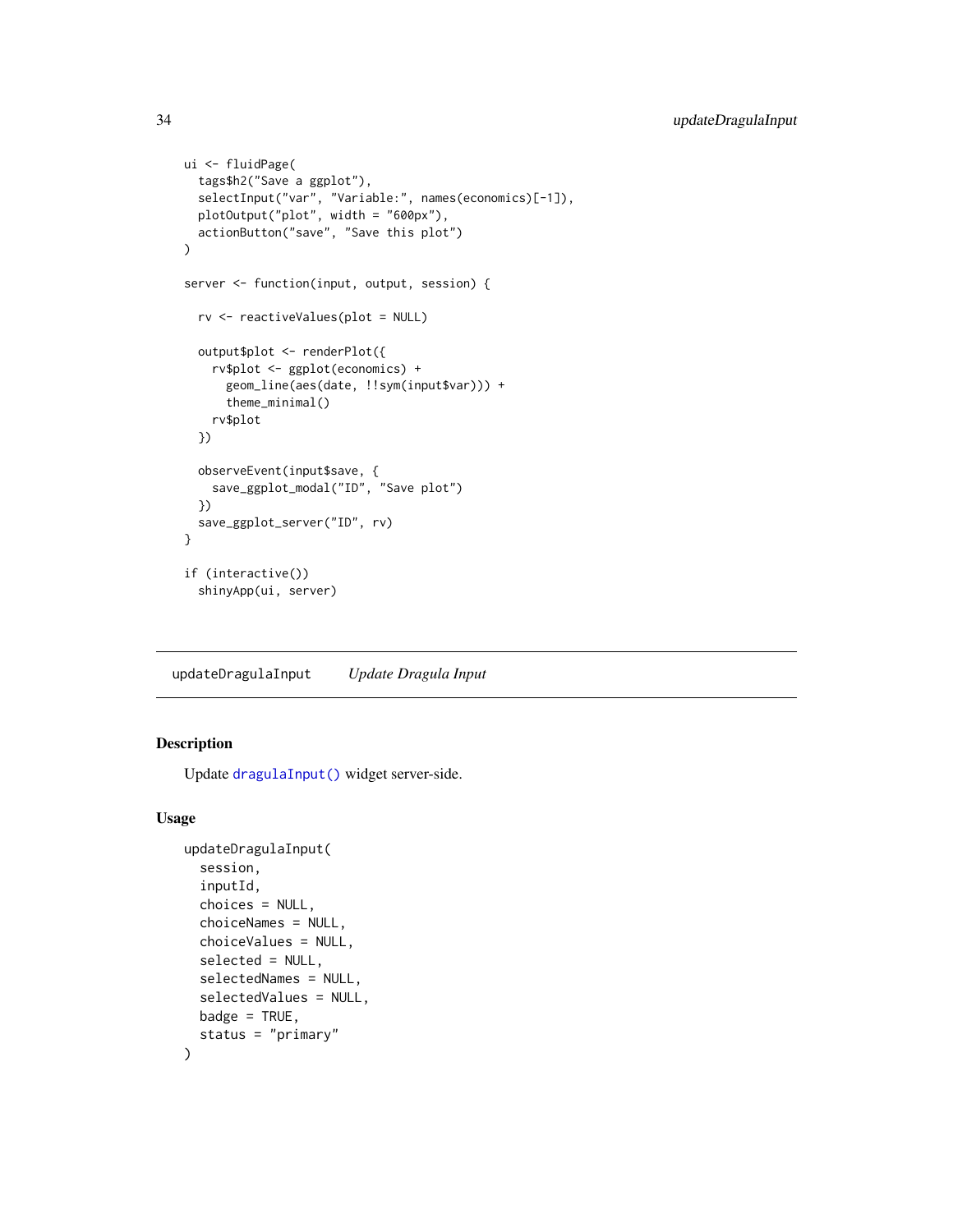#### Arguments

| session                       | The session object passed to function given to shinyServer.                                                                                                                                                                                                                                                                                                                                                                                                                                                                           |
|-------------------------------|---------------------------------------------------------------------------------------------------------------------------------------------------------------------------------------------------------------------------------------------------------------------------------------------------------------------------------------------------------------------------------------------------------------------------------------------------------------------------------------------------------------------------------------|
| inputId                       | The input slot that will be used to access the value.                                                                                                                                                                                                                                                                                                                                                                                                                                                                                 |
| choices                       | List of values to select from (if elements of the list are named then that name<br>rather than the value is displayed to the user). If this argument is provided, then<br>choiceNames and choiceValues must not be provided, and vice-versa. The<br>values should be strings; other types (such as logicals and numbers) will be<br>coerced to strings.                                                                                                                                                                               |
| choiceNames                   | List of names and values, respectively, that are displayed to the user in the app<br>and correspond to the each choice (for this reason, choiceNames and choiceValues<br>must have the same length). If either of these arguments is provided, then the<br>other must be provided and choices must not be provided. The advantage of<br>using both of these over a named list for choices is that choiceNames allows<br>any type of UI object to be passed through (tag objects, icons, HTML code, ),<br>instead of just simple text. |
| choiceValues                  | List of names and values, respectively, that are displayed to the user in the app<br>and correspond to the each choice (for this reason, choiceNames and choiceValues<br>must have the same length). If either of these arguments is provided, then the<br>other must be provided and choices must not be provided. The advantage of<br>using both of these over a named list for choices is that choiceNames allows<br>any type of UI object to be passed through (tag objects, icons, HTML code, ),<br>instead of just simple text. |
| selected                      | Default selected values. Must be a list with targetsIds as names.                                                                                                                                                                                                                                                                                                                                                                                                                                                                     |
| selectedNames, selectedValues |                                                                                                                                                                                                                                                                                                                                                                                                                                                                                                                                       |
|                               | Update selected items with custom names and values.                                                                                                                                                                                                                                                                                                                                                                                                                                                                                   |
| badge                         | Displays choices inside a Bootstrap badge. Use FALSE if you want to pass cus-<br>tom appearance with choiceNames.                                                                                                                                                                                                                                                                                                                                                                                                                     |
| status                        | If choices are displayed into a Bootstrap label, you can use Bootstrap status to<br>color them, or NULL.                                                                                                                                                                                                                                                                                                                                                                                                                              |

```
if (interactive()) {
library("shiny")
library("esquisse")
ui <- fluidPage(
  tags$h2("Update dragulaInput"),
  radioButtons(
    inputId = \nmid \text{update",}label = "Dataset",
     choices = c("iris", "mtcars")
  ),
  tags$br(),
  dragulaInput(
```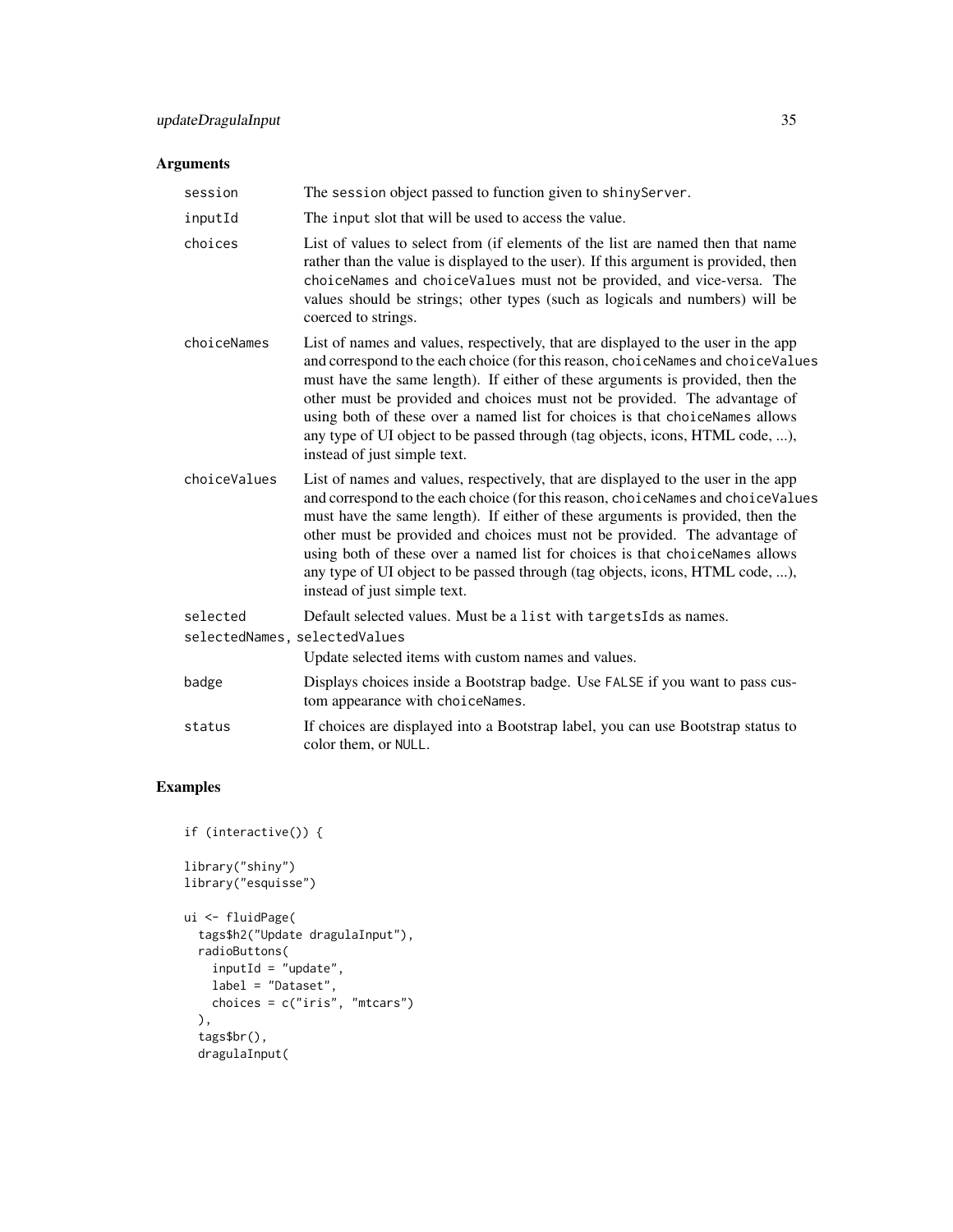```
inputId = "myDad",sourceLabel = "Variables",
   targetsLabels = c("X", "Y", "fill", "color", "size"),
   choices = names(iris),
   replace = TRUE, width = "400px", status = "success"
 ),
 verbatimTextOutput(outputId = "result")
)
server <- function(input, output, session) {
 output$result <- renderPrint(str(input$myDad))
 observeEvent(input$update, {
   if (input$update == "iris") {
     updateDragulaInput(
       session = session,
       inputId = "myDad",
       choices = names(iris),
       status = "success"
     )
   } else {
     updateDragulaInput(
       session = session,
       inputId = "myDad",
       choices = names(mtcars)
     )
   }
 }, ignoreInit = TRUE)
}
shinyApp(ui, server)
}
```
<span id="page-35-1"></span>updateDropInput *Change the value of a drop input on the client*

#### Description

Change the value of a drop input on the client

```
updateDropInput(session, inputId, selected = NULL, disabled = NULL)
```
<span id="page-35-0"></span>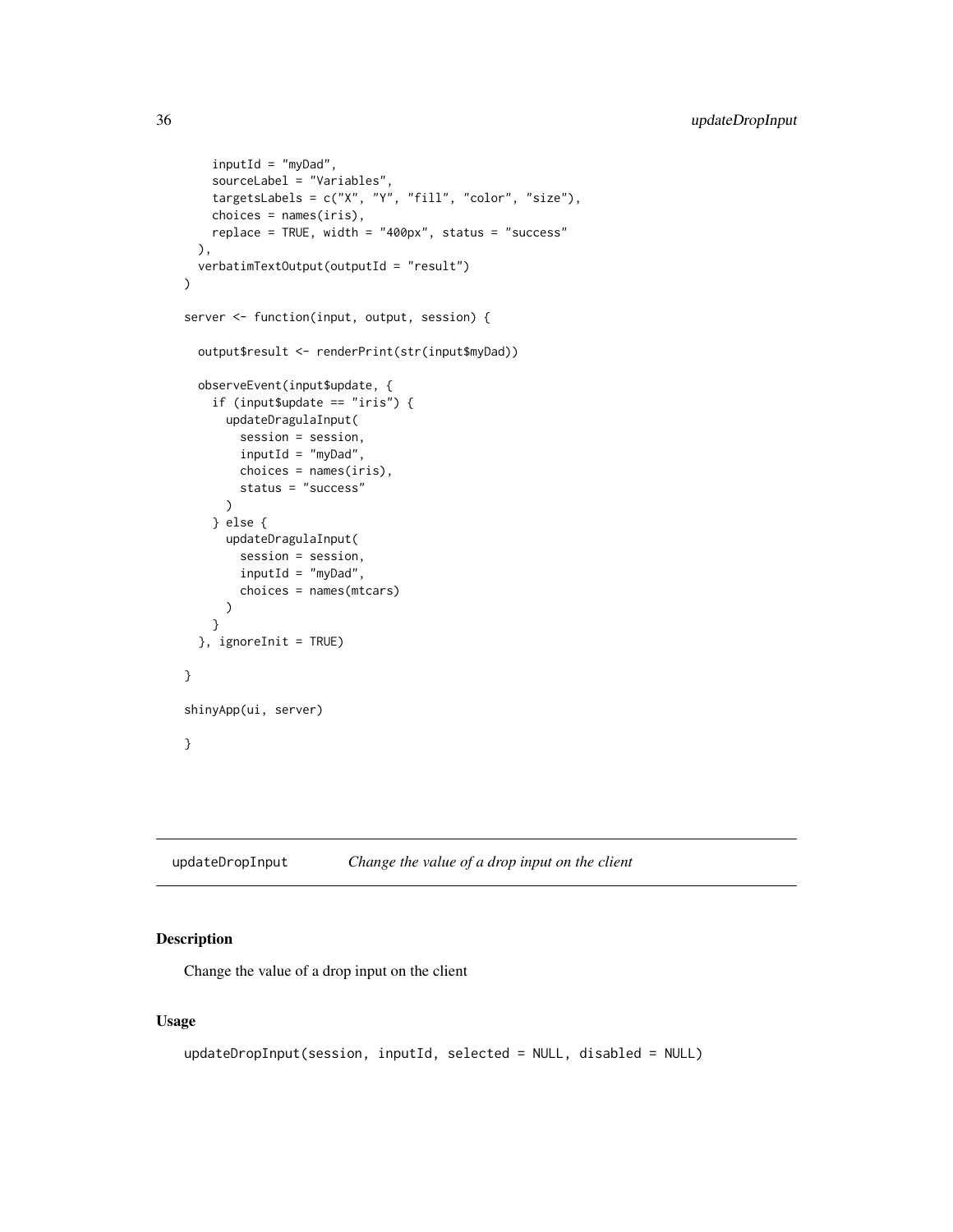#### <span id="page-36-0"></span>updateDropInput 37

#### Arguments

| session  | The session object passed to function given to shiny Server. |
|----------|--------------------------------------------------------------|
| inputId  | The id of the input object.                                  |
| selected | The initially selected value.                                |
| disabled | Choices (choices Values) to disable.                         |

#### See Also

#### [dropInput](#page-5-1)

```
if (interactive()) {
 library(shiny)
 library(esquisse)
 myChoices <- tagList(
    list(icon("home"), style = "width: 100px;"),
    list(icon("flash"), style = "width: 100px;"),
   list(icon("cogs"), style = "width: 100px;"),
   list(icon("fire"), style = "width: 100px;"),
   list(icon("users"), style = "width: 100px;"),
   list(icon("info"), style = "width: 100px;")
 \lambdaui <- fluidPage(
   tags$h2("Update Drop Input"),
   fluidRow(
     column(
       width = 6,
       dropInput(
          inputId = "mydrop",choicesNames = myChoices,
         choicesValues = c("home", "flash", "cogs", "fire", "users", "info"),
         dropWidth = "220px"
       ),
       verbatimTextOutput(outputId = "res")
     ),
     column(
       width = 6,
       actionButton("home", "Select home"),
        actionButton("flash", "Select flash"),
        actionButton("cogs", "Select cogs"),
        actionButton("fire", "Select fire"),
        actionButton("users", "Select users"),
        actionButton("info", "Select info"),
       checkboxGroupInput(
         inputId = "disabled",
         label = "Choices to disable",
```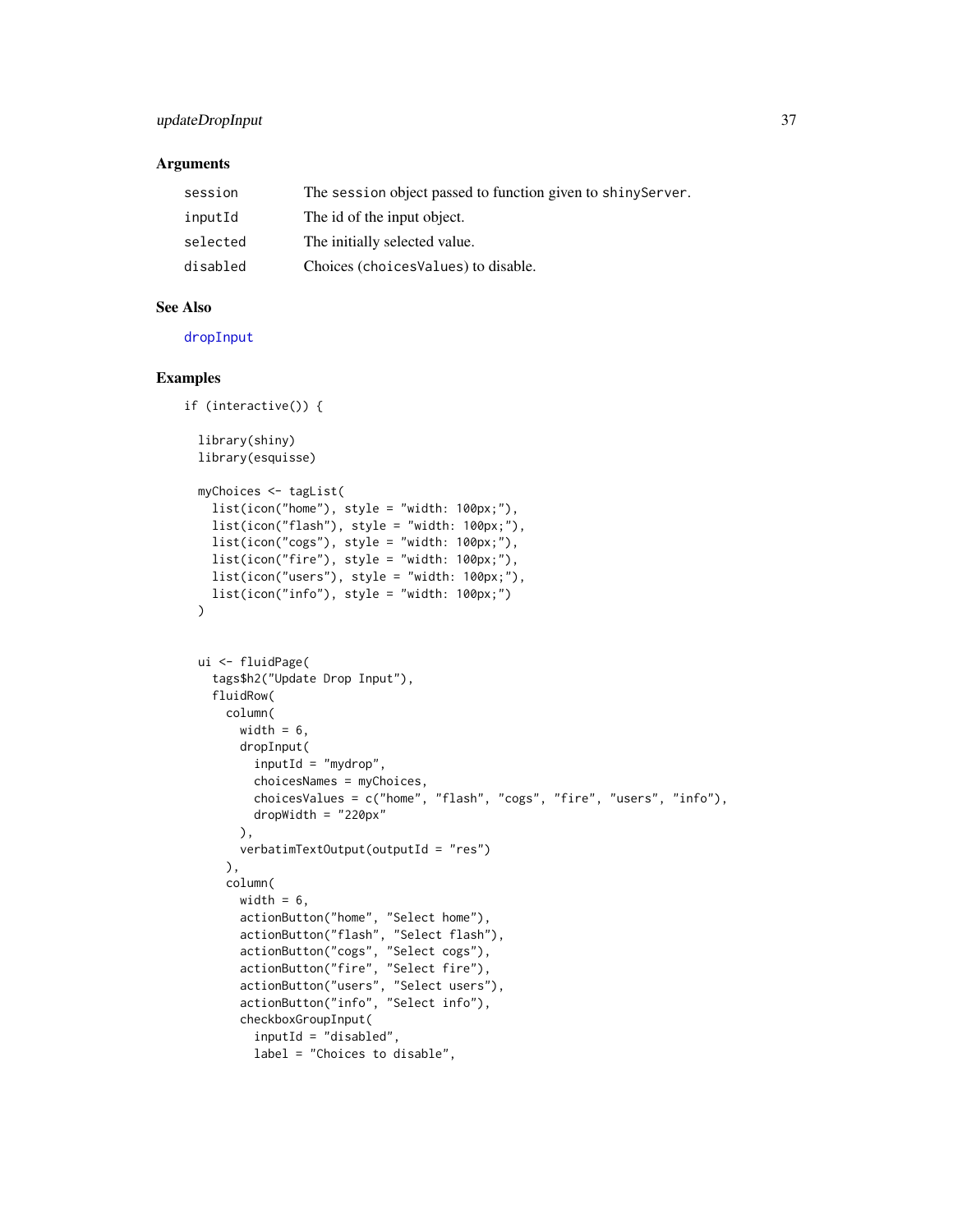```
choices = c("home", "flash", "cogs", "fire", "users", "info")
      ),
      actionButton("disable", "Disable")
   )
 )
\mathcal{L}server <- function(input, output, session) {
  output$res <- renderPrint({
    input$mydrop
  })
  observeEvent(input$home, {
    updateDropInput(session, "mydrop", "home")
  })
  observeEvent(input$flash, {
    updateDropInput(session, "mydrop", "flash")
  })
  observeEvent(input$cogs, {
    updateDropInput(session, "mydrop", "cogs")
  })
  observeEvent(input$fire, {
    updateDropInput(session, "mydrop", "fire")
  })
  observeEvent(input$users, {
    updateDropInput(session, "mydrop", "users")
  })
  observeEvent(input$info, {
    updateDropInput(session, "mydrop", "info")
  })
  observeEvent(input$disable, {
    if (!is.null(input$disabled)) {
      updateDropInput(session, "mydrop", disabled = input$disabled)
    } else {
      updateDropInput(session, "mydrop", disabled = character(0))
    }
 })
}
shinyApp(ui, server)
```
which\_pal\_scale *Automatically select appropriate color scale*

#### Description

}

Automatically select appropriate color scale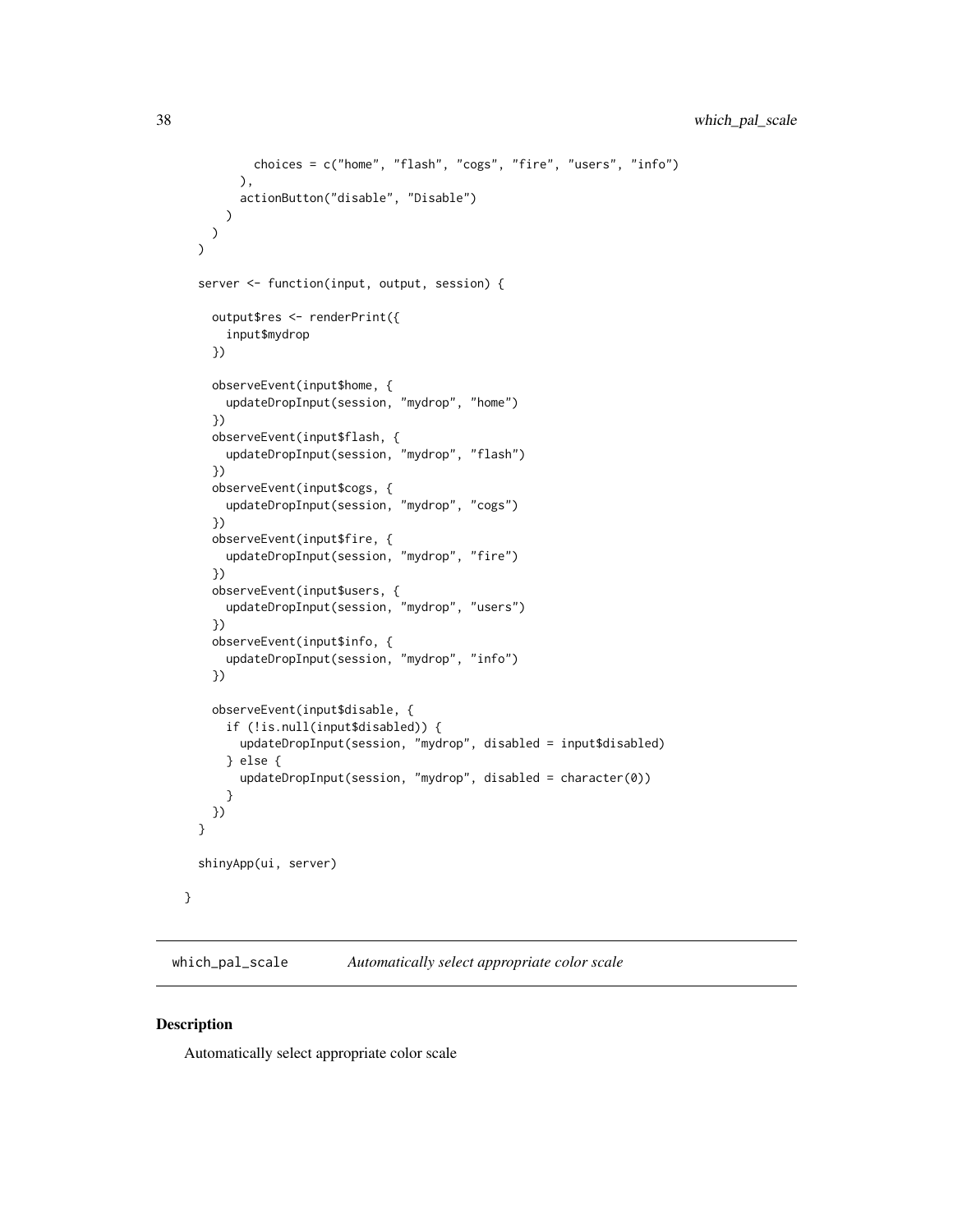which\_pal\_scale 39

#### Usage

```
which_pal_scale(
  mapping,
 palette = "ggplot2",
 data = NULL,fill_type = c("continuous", "discrete"),
 color_type = c("continuous", "discrete"),
 reverse = FALSE
\mathcal{L}
```
#### Arguments

| mapping               | Aesthetics used in ggplot.                                                                                                                                      |
|-----------------------|-----------------------------------------------------------------------------------------------------------------------------------------------------------------|
| palette               | Color palette.                                                                                                                                                  |
| data                  | An optional data. frame to choose the right type for variables.                                                                                                 |
| fill_type, color_type |                                                                                                                                                                 |
|                       | Scale to use according to the variable used in fill/color aesthetic : "discrete"<br>or "continuous". Ignored if data is provided: it will be guessed from data. |
| reverse               | Reverse colors order or not.                                                                                                                                    |

#### Value

a list

```
library(ggplot2)
```

```
# Automatic guess according to data
which_pal_scale(
  mapping = aes(fill = Sepal.length),
  palette = "ggplot2",
 data = iris
)
which_pal_scale(
 mapping = aes(fill = Species),
 palette = "ggplot2",
 data = iris
)
# Explicitly specify type
which_pal_scale(
 mapping = aes(color = variable),
 palette = "Blues",
 color_type = "discrete"
\mathcal{L}
```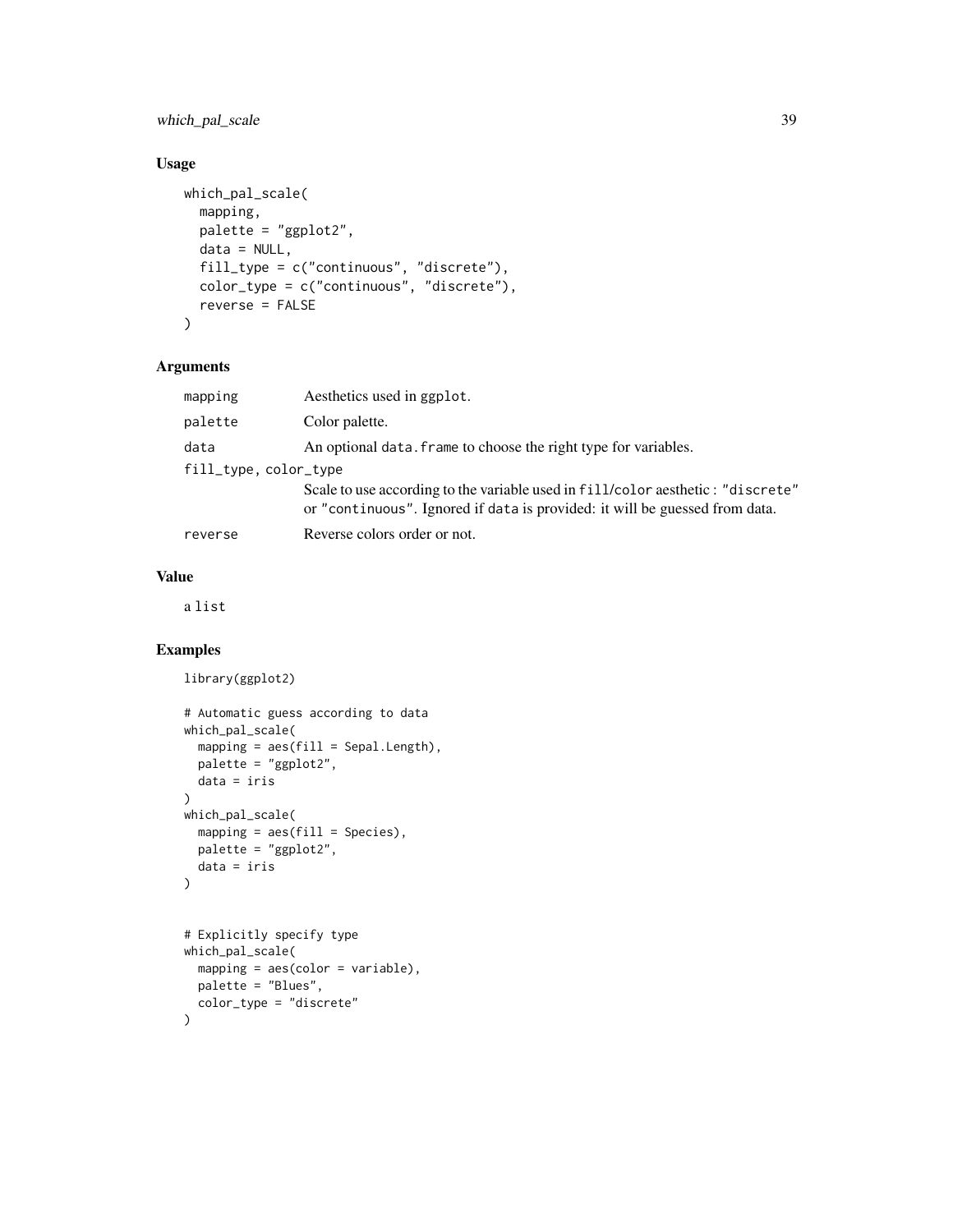```
# Both scales
which_pal_scale(
 mapping = aes(color = var1, fill = var2),
 palette = "Blues",
 color_type = "discrete",
 fill_type = "continuous"
\overline{)}
```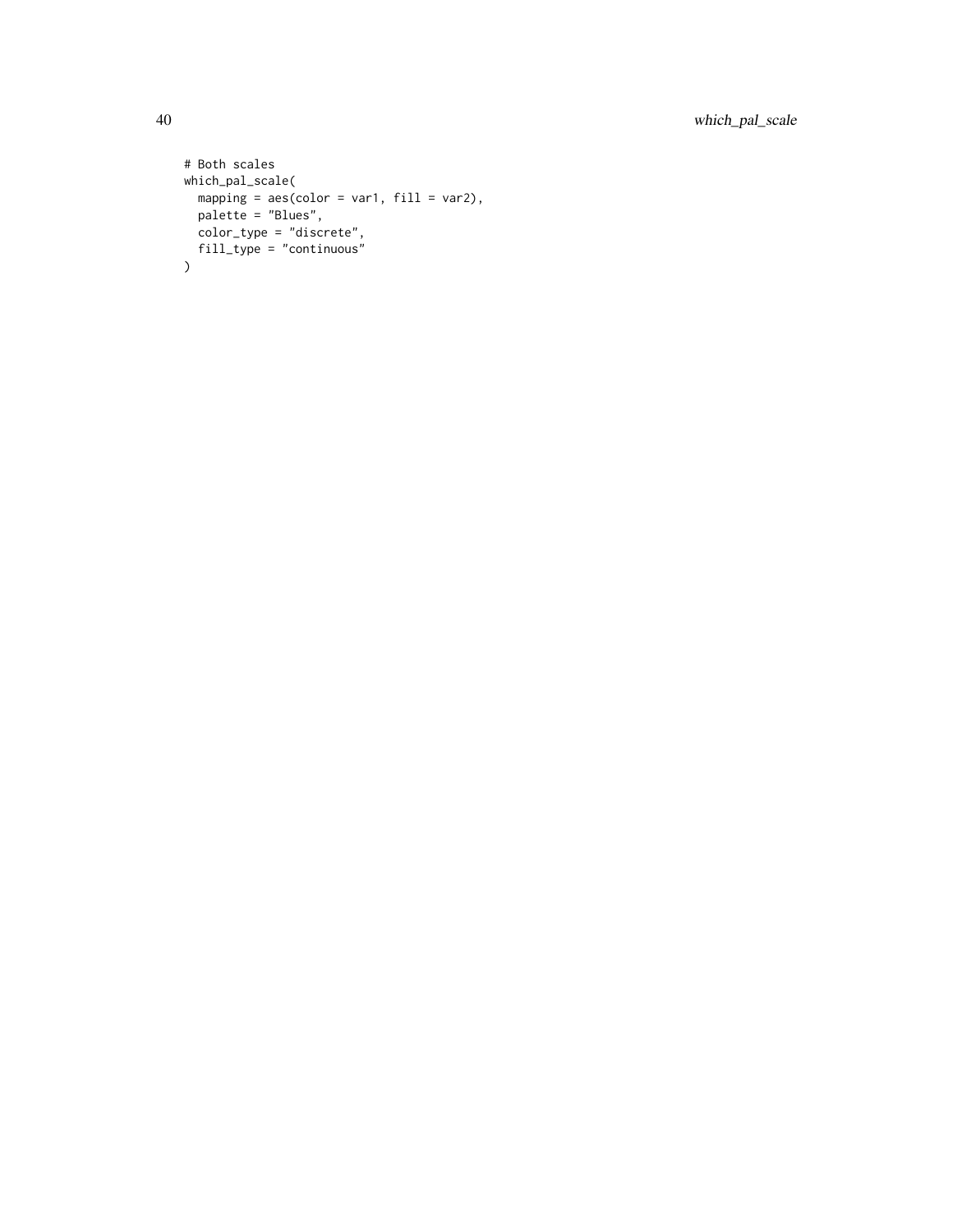# <span id="page-40-0"></span>**Index**

```
actionButton, 28
build_aes, 2
callModule, 29, 30
chooseDataServer (module-chooseData), 27
chooseDataUI (module-chooseData), 27
coerceServer (module-coerce), 29
coerceUI (module-coerce), 29
colorPicker (input-colors), 21
datamods::import_ui, 10
downloads_labels (ggplot-output), 18
dragulaInput, 3
dragulaInput(), 34
dropInput, 6, 37
esquisse, 8
esquisse-deprecated, 9
esquisse-exports, 9
esquisse-module, 9
esquisse_server (esquisse-module), 9
esquisse_ui (esquisse-module), 9
esquisseContainer (esquisse-module), 9
esquisser, 13
esquisserServer, 14
esquisserUI (esquisserServer), 14
eval_tidy, 32
facet_grid, 16
facet_wrap, 16
filterDF (module-filterDF), 29
filterDF_UI (module-filterDF), 29
ggcall, 15
ggplot-output, 18
ggplot_build, 32
ggplot_output (ggplot-output), 18
ggplot_to_ppt, 20
```

```
i18n (esquisse-exports), 9
```
import, *[28](#page-27-0)* input-colors, [21](#page-20-0) match\_geom\_args, [26](#page-25-0) module-chooseData, [27](#page-26-0) module-coerce, [29](#page-28-0) module-esquisse *(*esquisserServer*)*, [14](#page-13-0) module-filterDF, [29](#page-28-0) palettePicker *(*input-colors*)*, [21](#page-20-0) ph *(*esquisse-exports*)*, [9](#page-8-0) pickerInput, *[22](#page-21-0)* potential\_geoms, [30](#page-29-0) reactive, *[30](#page-29-0)* reactiveValues, *[28](#page-27-0)*, *[30](#page-29-0)* render\_ggplot *(*ggplot-output*)*, [18](#page-17-0) run\_module, [31](#page-30-0) safe\_ggplot, [32](#page-31-0) save-ggplot-module, [33](#page-32-0) save\_ggplot\_modal *(*save-ggplot-module*)*, [33](#page-32-0) save\_ggplot\_server *(*save-ggplot-module*)*, [33](#page-32-0) save\_ggplot\_ui *(*save-ggplot-module*)*, [33](#page-32-0) set\_i18n *(*esquisse-exports*)*, [9](#page-8-0) shiny::plotOutput(), *[19](#page-18-0)* shiny::renderPlot(), *[19](#page-18-0)* shiny::selectizeInput, *[30](#page-29-0)* shinyWidgets::pickerInput, *[30](#page-29-0)* theme, *[16](#page-15-0)*

updateColorPicker *(*input-colors*)*, [21](#page-20-0) updateDragulaInput, [34](#page-33-0) updateDragulaInput(), *[5](#page-4-0)* updateDropInput, *[7](#page-6-0)*, [36](#page-35-0) updatePalettePicker *(*input-colors*)*, [21](#page-20-0)

validateCssUnit, *[10](#page-9-0)*